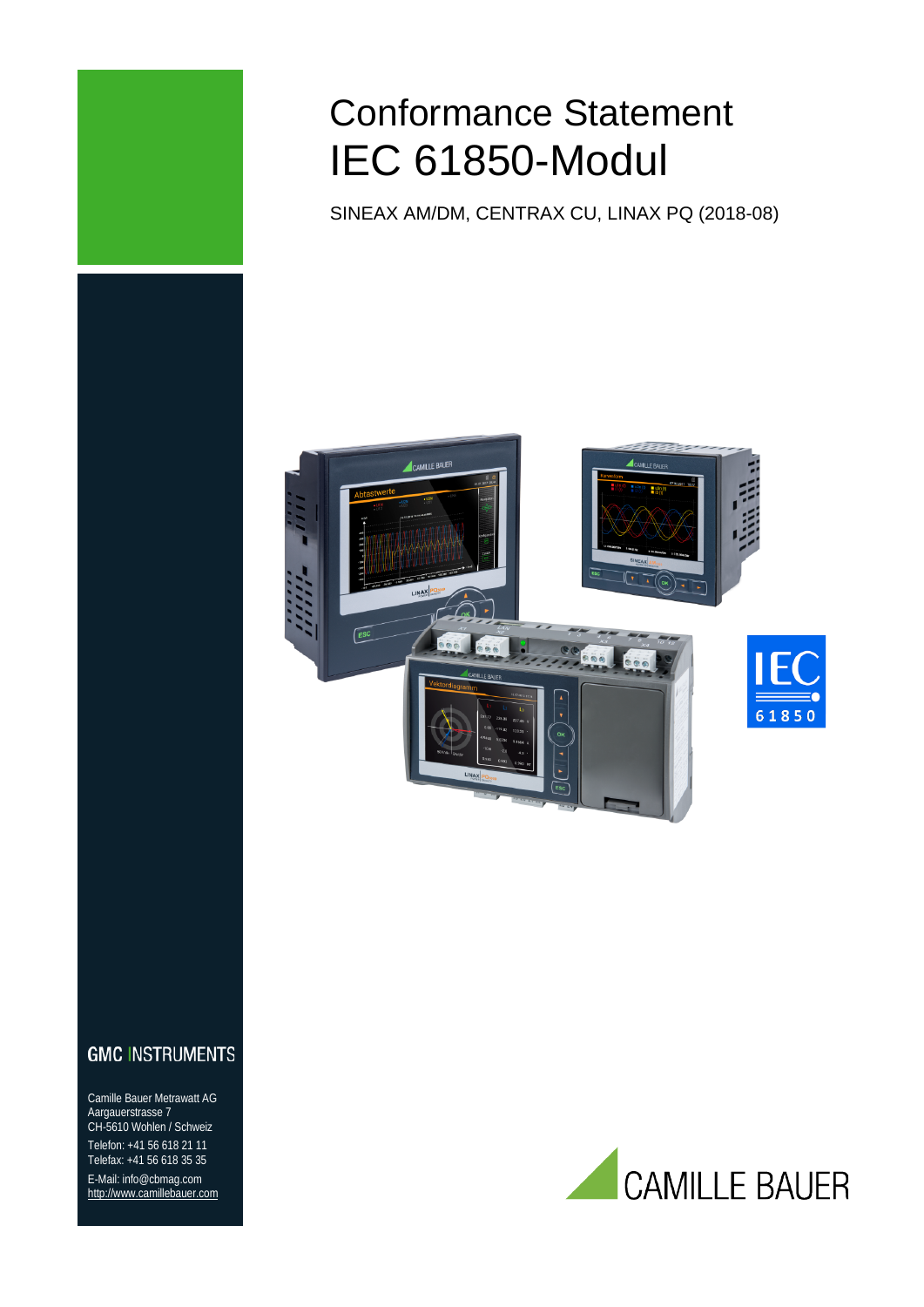#### <span id="page-1-0"></span>**Revision History**

| <b>Date</b> | <b>Issue</b> | <b>Description</b> | <b>Author</b>    |
|-------------|--------------|--------------------|------------------|
| 08-12-2018  | 1.00.3280    | Initial version    | Roger Rölli, CBM |
|             |              |                    |                  |
|             |              |                    |                  |
|             |              |                    |                  |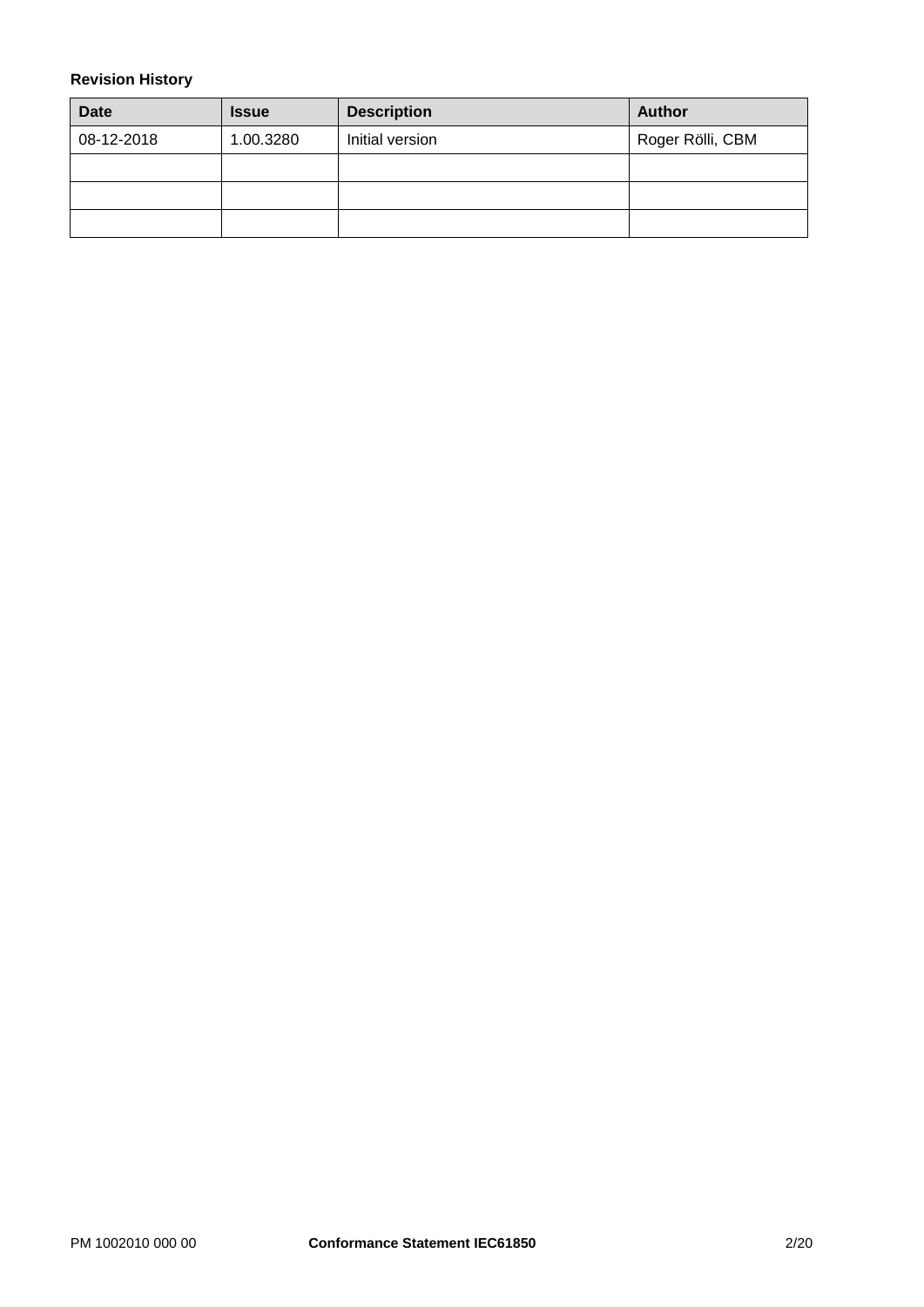# **Contents**

| 3.2.1 |  |
|-------|--|
| 3.2.2 |  |
|       |  |
| 3.3.1 |  |
| 3.3.2 |  |
|       |  |
|       |  |
|       |  |
|       |  |
|       |  |
|       |  |
|       |  |
|       |  |
|       |  |
|       |  |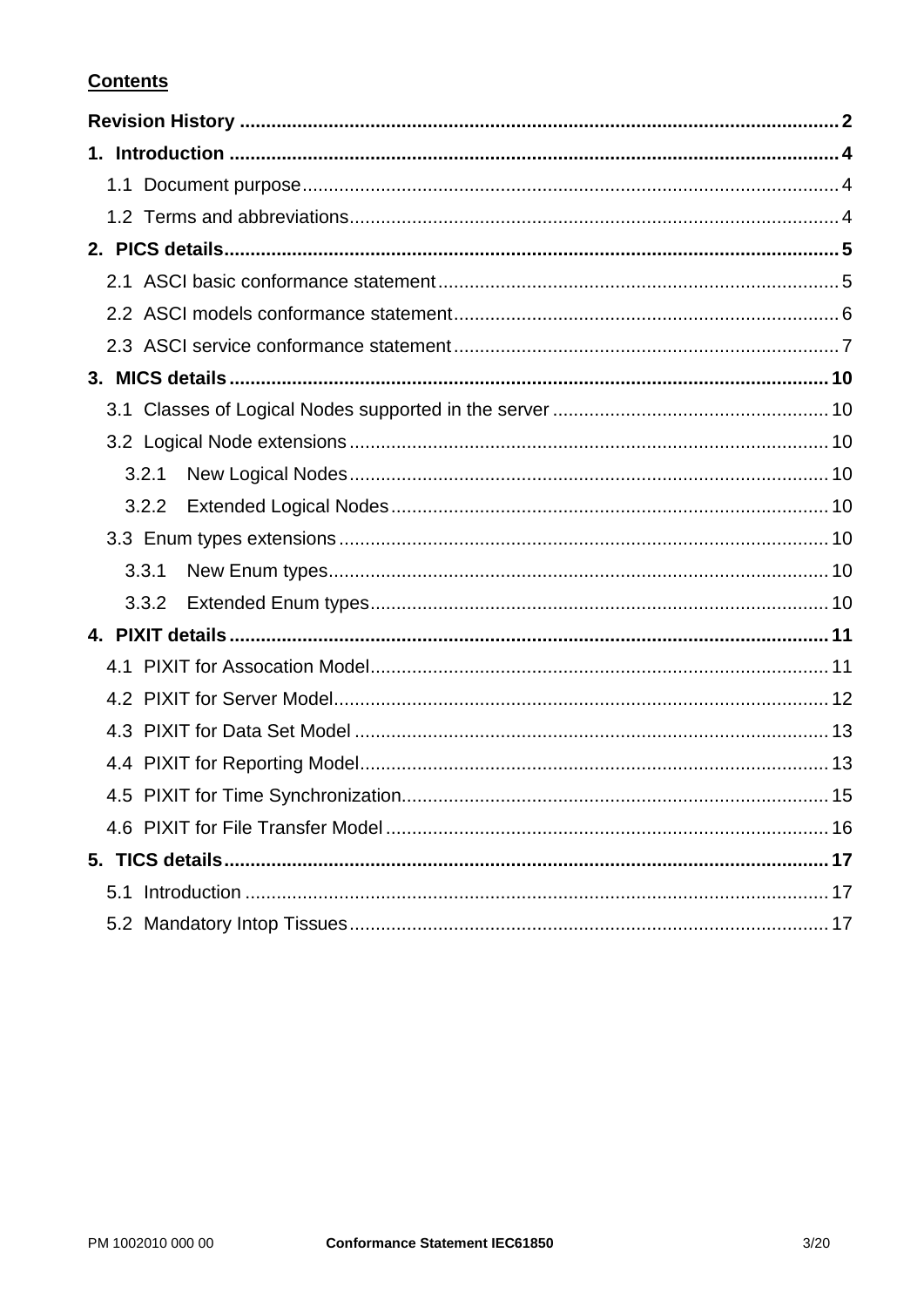# <span id="page-3-0"></span>**1. Introduction**

# <span id="page-3-1"></span>**1.1 Document purpose**

The purpose of this document is to provide the **IEC 61850 Edition 2** conformance details for the embedded IEC61850 server implementation in the series of Power Monitoring Devices manufactured by Camille Bauer Metrawatt AG, Switzerland (later referred to as CBM).

The information provided here may be subject to changes due to planned further extensions in the supported IEC61850 functionality.

## <span id="page-3-2"></span>**1.2 Terms and abbreviations**

| <b>ACSI</b>  | <b>Abstract Communication Service Interfaces</b>      |
|--------------|-------------------------------------------------------|
| <b>BDA</b>   | Basic Data Attribute (not structured)                 |
| <b>DA</b>    | Data Attributes                                       |
| <b>DO</b>    | DATA in IEC 61850-7-2, data object type or instance   |
| <b>FCD</b>   | <b>Functionally Constrained Data</b>                  |
| <b>FCDA</b>  | <b>Functionally Constrained Data Attribute</b>        |
| ID           | <b>Identifier</b>                                     |
| <b>IED</b>   | Intelligent Electronic Device                         |
| LD           | <b>Logical Device</b>                                 |
| LN           | <b>Logical Node</b>                                   |
| <b>MSV</b>   | <b>Multicast Sampled Value</b>                        |
| <b>RCB</b>   | <b>Report Control Block</b>                           |
| <b>GCB</b>   | <b>GOOSE Control Block or GSSE Control Block</b>      |
| <b>SCL</b>   | <b>Substation Configuration Language</b>              |
| <b>SCSM</b>  | <b>Specific Communication Service Mapping</b>         |
| <b>XML</b>   | Extensible Markup Language                            |
| <b>GSSE</b>  | <b>Generic Substation State Events</b>                |
| <b>GOOSE</b> | <b>Generic Object Oriented Substation Events</b>      |
| <b>SCD</b>   | <b>Substation Configuration Description File</b>      |
| <b>ICD</b>   | <b>IED Configuration Description</b>                  |
| <b>CID</b>   | <b>Configured IED Description</b>                     |
| <b>PICS</b>  | <b>Protocol Implementation Conformance Statement</b>  |
| <b>MICS</b>  | Model Implementation Conformance Statement            |
| <b>PIXIT</b> | Protocol Implementation eXtra Information for Testing |
| <b>TICS</b>  | <b>Tissue Implementation Conformance Statement</b>    |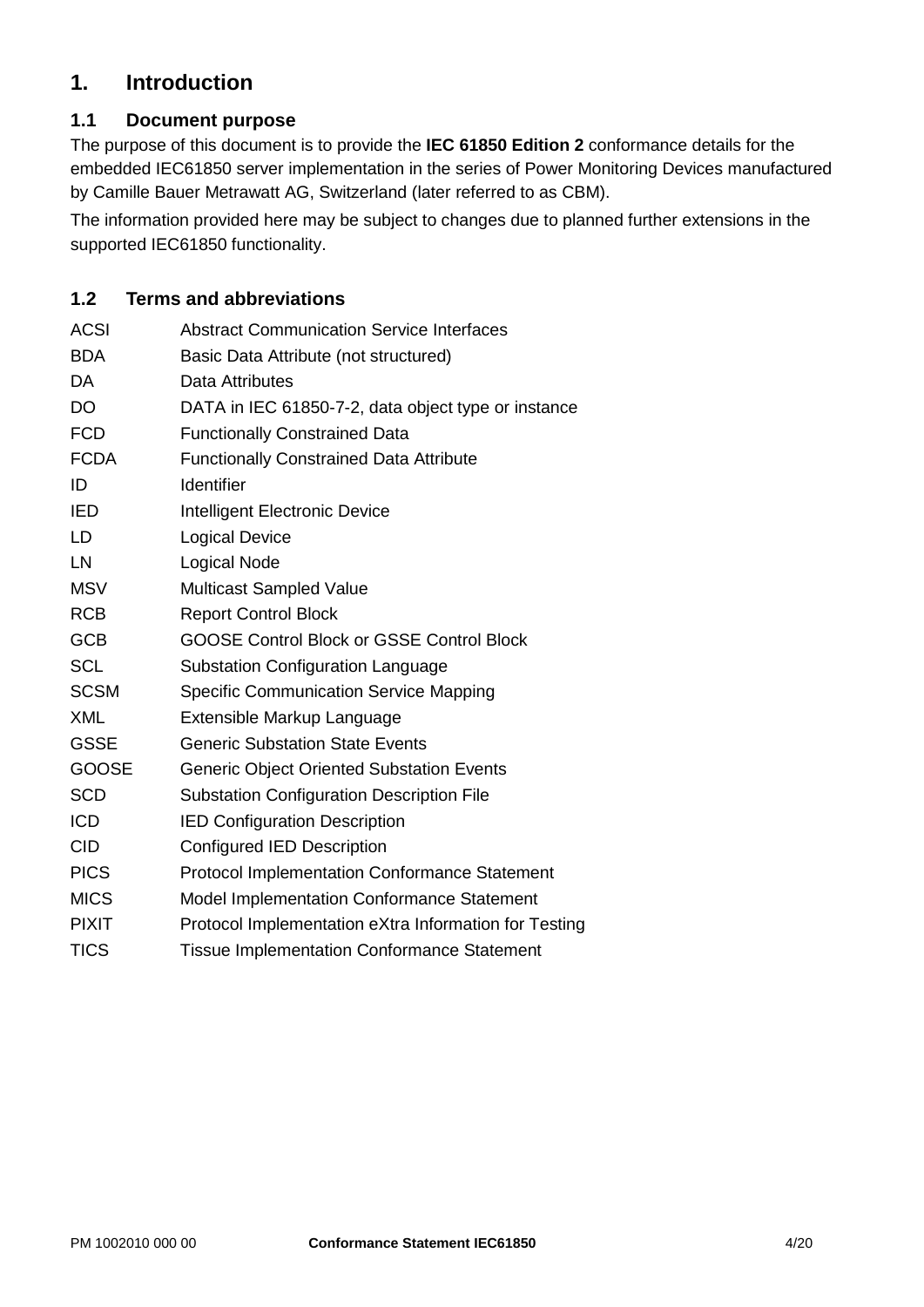# <span id="page-4-0"></span>**2. PICS details**

The following ACSI conformance statements are used to provide an overview and details about all supported CBM devices: SINEAX AMx000/DM5000, CENTRAX CUx0000, LINAX PQx000.

- ASCI basic conformance statement,
- ACSI models conformance statement,
- ACSI service conformance statement

The statements specify the communication features mapped to IEC 61850-8-1 Edition 2.

#### **Conformance of the IEC61850 server in CBM devices:**

| Supported models and services      |   |
|------------------------------------|---|
| Unsupported                        | N |
| Not applicable to Server/publisher |   |

#### <span id="page-4-1"></span>**2.1 ASCI basic conformance statement**

The basic conformance statement is defined in [Table A.1.](#page-4-3)

<span id="page-4-3"></span>**Table A.1 – Basic conformance statement**

<span id="page-4-2"></span>

|                                                                     | <b>Basic ASCI Conformance</b>                                | Client/<br>subscriber | Server/<br>publisher | <b>Value / Comments</b> |
|---------------------------------------------------------------------|--------------------------------------------------------------|-----------------------|----------------------|-------------------------|
|                                                                     | Client – server roles                                        |                       |                      |                         |
| <b>B11</b>                                                          | <b>Server</b> side (of two-party application<br>association) |                       | Υ                    |                         |
| Client side (of two-party application<br><b>B12</b><br>association) |                                                              |                       | --                   |                         |
|                                                                     | <b>SCSMs supported</b>                                       |                       |                      |                         |
| <b>B21</b>                                                          | <b>SCSM: IEC 61850-8-1 used</b>                              |                       | Y                    |                         |
| <b>B22</b>                                                          | <b>SCSM: IEC 61850-9-1 used</b>                              |                       |                      | <b>Deprecated</b>       |
| <b>B23</b>                                                          | <b>SCSM: IEC 61850-9-2 used</b>                              |                       | N                    |                         |
| <b>B24</b>                                                          | <b>SCSM: other</b>                                           |                       | --                   |                         |
|                                                                     | <b>Generic substation event model (GSE)</b>                  |                       |                      |                         |
| <b>B31</b>                                                          | <b>Publisher</b> side                                        |                       | N                    |                         |
| <b>B32</b>                                                          | <b>Subscriber</b> side                                       | N                     |                      |                         |
| Transmission of sampled value model (SVC)                           |                                                              |                       |                      |                         |
| <b>B41</b>                                                          | <b>Publisher</b> side                                        |                       | N                    |                         |
| B42                                                                 | <b>Subscriber</b> side                                       | N                     |                      |                         |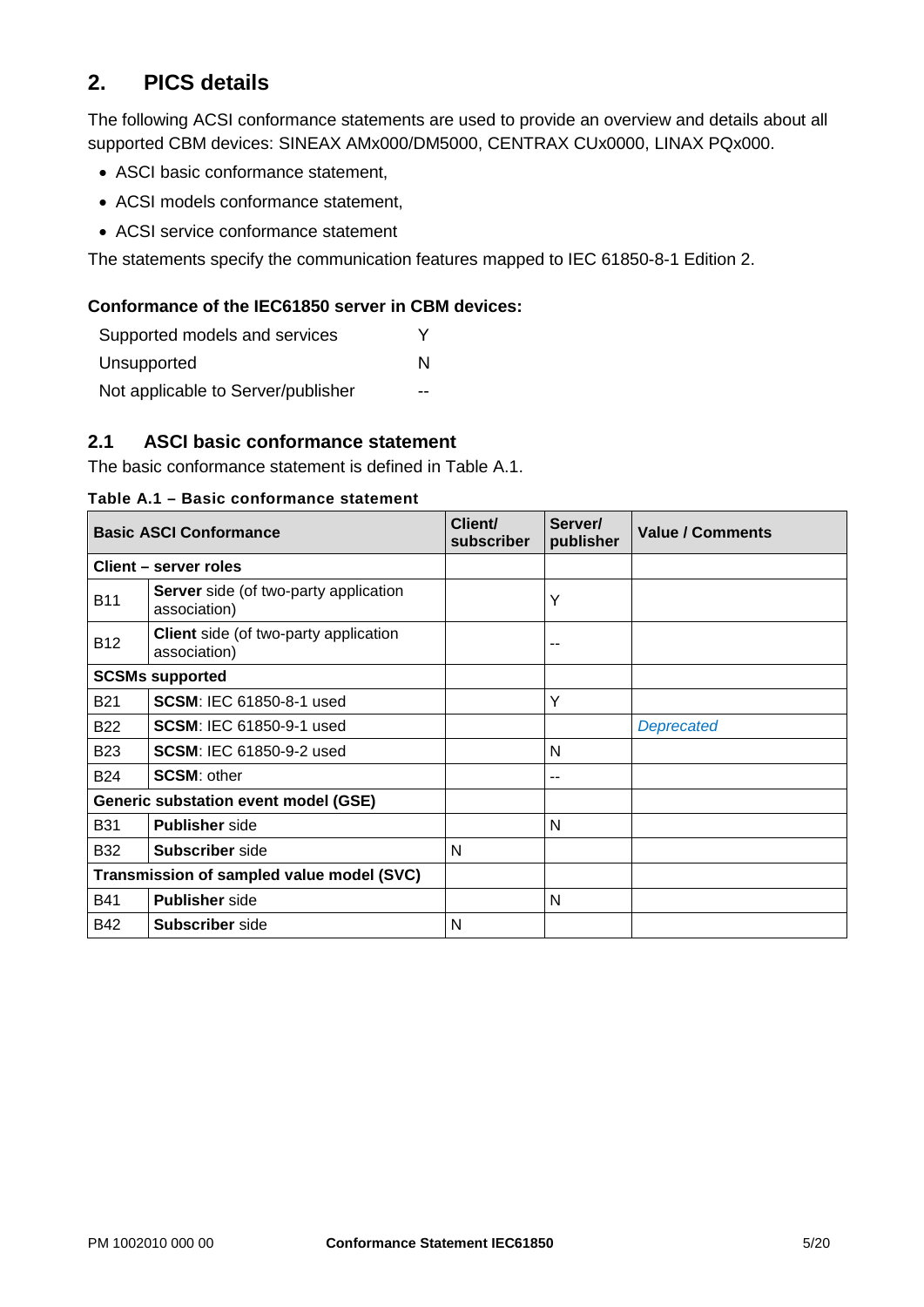# **2.2 ASCI models conformance statement**

The ACSI models conformance statement is defined in [Table A.2.](#page-5-0)

#### <span id="page-5-0"></span>**Table A.2 – ACSI models conformance statement**

| <b>ASCI Model Conformance</b> |                                             | Client/<br>subscriber | Server/<br>publisher | <b>Value / Comments</b>                                                                                                                                       |
|-------------------------------|---------------------------------------------|-----------------------|----------------------|---------------------------------------------------------------------------------------------------------------------------------------------------------------|
|                               | If Server or Client side (B11/12) supported |                       |                      |                                                                                                                                                               |
| M <sub>1</sub>                | <b>Logical device</b>                       |                       | Υ                    | Multiple LD instances in the<br>server.                                                                                                                       |
| M <sub>2</sub>                | <b>Logical node</b>                         |                       | Y                    | Standard LN types defined in<br>Edition 2 Part 7-4.                                                                                                           |
| M <sub>3</sub>                | <b>Data</b>                                 |                       | Y                    | Only standard object types<br>defined in Part 7-3, 7-4.<br>Mandatory objects and<br>attributes, selected optional<br>objects and attributes.                  |
| M4                            | Data set                                    |                       | Y                    | Supported pre-defined<br>persistent data sets, not<br>configurable via SCL.<br>Supported dynamically<br>created data sets (persistent<br>and non-persistent). |
| M <sub>5</sub>                | <b>Substitution</b>                         |                       | $\mathsf{N}$         |                                                                                                                                                               |
| M <sub>6</sub>                | <b>Setting group control</b>                |                       | N                    |                                                                                                                                                               |
|                               | <b>Reporting</b>                            |                       | Υ                    |                                                                                                                                                               |
| M7                            | <b>Buffered report control</b>              |                       | Υ                    |                                                                                                                                                               |
| $M7-1$                        | sequence-number                             |                       | Υ                    |                                                                                                                                                               |
| $M7-2$                        | report-time-stamp                           |                       | Υ                    |                                                                                                                                                               |
| $M7-3$                        | reason-for-inclusion                        |                       | Υ                    |                                                                                                                                                               |
| $M7-4$                        | data-set-name                               |                       | Υ                    |                                                                                                                                                               |
| M7-5                          | data-reference                              |                       | Y                    |                                                                                                                                                               |
| M7-6                          | buffer-overflow                             |                       | Υ                    |                                                                                                                                                               |
| M7-7                          | entryID                                     |                       | Υ                    |                                                                                                                                                               |
| M7-8                          | <b>BufTm</b>                                |                       | Υ                    |                                                                                                                                                               |
| M7-9                          | IntgPd                                      |                       | Υ                    |                                                                                                                                                               |
| M7-10                         | GI                                          |                       | Υ                    |                                                                                                                                                               |
| M7-11                         | conf-revision                               |                       | Y                    |                                                                                                                                                               |
| M <sub>8</sub>                | <b>Unbuffered report control</b>            |                       | Υ                    |                                                                                                                                                               |
| $M8-1$                        | sequence-number                             |                       | Υ                    |                                                                                                                                                               |
| $M8-2$                        | report-time-stamp                           |                       | Y                    |                                                                                                                                                               |
| $M8-3$                        | reason-for-inclusion                        |                       | Υ                    |                                                                                                                                                               |
| M8-4                          | data-set-name                               |                       | Υ                    |                                                                                                                                                               |
| M8-5                          | data-reference                              |                       | Y                    |                                                                                                                                                               |
| M8-6                          | <b>BufTm</b>                                |                       | Υ                    |                                                                                                                                                               |
| M8-7                          | <b>IntgPd</b>                               |                       | Υ                    |                                                                                                                                                               |
| M8-8                          | GI                                          |                       | Y                    |                                                                                                                                                               |
| M8-9                          | conf-revision                               |                       | Υ                    |                                                                                                                                                               |
| Logging                       |                                             |                       | ${\sf N}$            |                                                                                                                                                               |
| M9                            | Log control                                 |                       | $\mathsf{N}$         |                                                                                                                                                               |
| M10                           | Log                                         |                       | ${\sf N}$            |                                                                                                                                                               |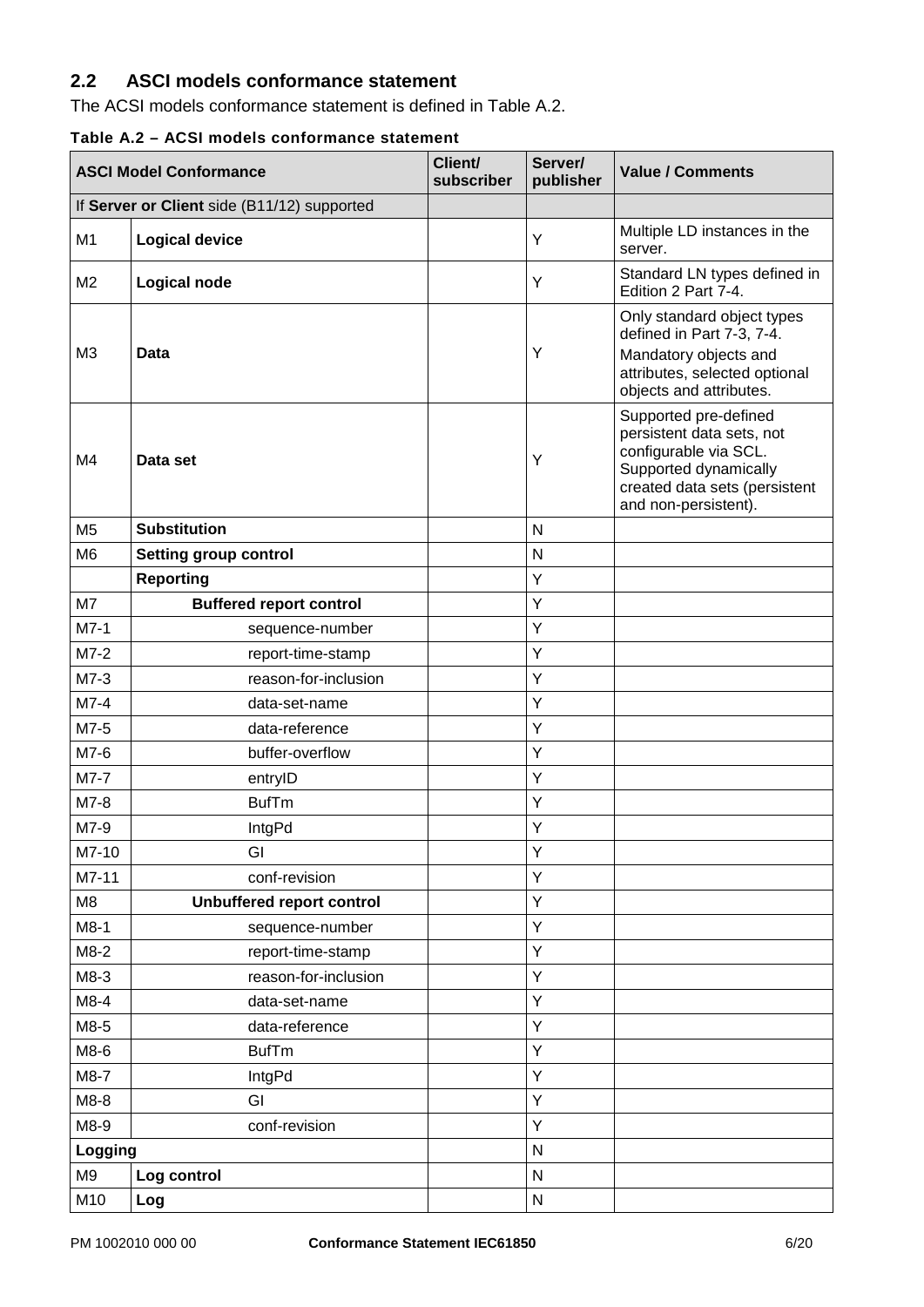|                              | <b>ASCI Model Conformance</b>       | Client/<br>subscriber | Server/<br>publisher | <b>Value / Comments</b>                 |
|------------------------------|-------------------------------------|-----------------------|----------------------|-----------------------------------------|
| Other                        |                                     |                       |                      |                                         |
| M11                          | <b>Control</b>                      |                       | N                    |                                         |
| M17                          | <b>File transfer</b>                |                       | Υ                    |                                         |
| M18                          | <b>Application association</b>      |                       | Υ                    |                                         |
| M19                          | <b>GOOSE Control Block</b>          |                       | N                    |                                         |
| M20                          | <b>Sampled Values Control Block</b> |                       | N                    |                                         |
| If GSE (B31/32) is supported |                                     |                       |                      |                                         |
| M12                          | <b>GOOSE</b>                        |                       | N                    |                                         |
| M13                          | <b>GSSE</b>                         |                       | N                    | Deprecated                              |
|                              | If SVC (B41/B42) is supported       |                       |                      |                                         |
| M14                          | <b>Multicast SVC</b>                |                       | N                    |                                         |
| M15                          | <b>Unicast SVC</b>                  |                       | N                    |                                         |
| For all IEDs                 |                                     |                       |                      |                                         |
| M16                          | <b>Time</b>                         |                       | Υ                    | Performance class T1 (1ms)<br>accuracy) |

# <span id="page-6-0"></span>**2.3 ASCI service conformance statement**

The ACSI service conformance statement is defined in [Table A.3](#page-6-1) (depending on the statements in [Table A.1\)](#page-4-3).

<span id="page-6-1"></span>

| Table A.3 - ACSI service Conformance statement |  |  |  |
|------------------------------------------------|--|--|--|
|------------------------------------------------|--|--|--|

|                       | Ed  | <b>ASCI Service Conformance</b>     | AA:<br><b>TP/MC</b> | Client/<br>Sub (C) | Server/<br>Pub (S) | <b>Comments</b>   |
|-----------------------|-----|-------------------------------------|---------------------|--------------------|--------------------|-------------------|
| <b>Server</b>         |     |                                     |                     |                    |                    |                   |
| S <sub>1</sub>        | 1,2 | GetServerDirectory (LOGICAL-DEVICE) | <b>TP</b>           |                    | Y                  |                   |
|                       |     | <b>Application association</b>      |                     |                    |                    |                   |
| S <sub>2</sub>        |     | Associate                           | <b>TP</b>           |                    | Y                  |                   |
| S <sub>3</sub>        |     | Abort                               | <b>TP</b>           |                    | Y                  |                   |
| S <sub>4</sub>        |     | Release                             | <b>TP</b>           |                    | Υ                  |                   |
| <b>Logical device</b> |     |                                     |                     |                    |                    |                   |
| S <sub>5</sub>        |     | LogicalDeviceDirectory              | <b>TP</b>           |                    | Y                  |                   |
| <b>Logical node</b>   |     |                                     |                     |                    |                    |                   |
| S <sub>6</sub>        |     | LogicalNodeDirectory                | <b>TP</b>           |                    | Y                  |                   |
| S7                    |     | GetAllDataValues                    | <b>TP</b>           |                    | Y                  |                   |
| Data                  |     |                                     |                     |                    |                    |                   |
| S <sub>8</sub>        |     | <b>GetDataValues</b>                | <b>TP</b>           |                    | Υ                  |                   |
| S <sub>9</sub>        |     | <b>SetDataValues</b>                | <b>TP</b>           |                    | Y                  |                   |
| S <sub>10</sub>       |     | GetDataDirectory                    | <b>TP</b>           |                    | Υ                  |                   |
| S <sub>11</sub>       |     | GetDataDefinition                   | <b>TP</b>           |                    | Υ                  |                   |
| Data set              |     |                                     |                     |                    |                    |                   |
| S <sub>12</sub>       |     | GetDataSetValues                    | <b>TP</b>           |                    | Y                  |                   |
| S <sub>13</sub>       |     | SetDataSetValues                    | <b>TP</b>           |                    |                    | <b>Deprecated</b> |
| S <sub>14</sub>       |     | CreateDataSet                       | <b>TP</b>           |                    | Υ                  |                   |
| S <sub>15</sub>       |     | DeleteDataSet                       | <b>TP</b>           |                    | Y                  |                   |
| S <sub>16</sub>       |     | GetDataSetDirectory                 | <b>TP</b>           |                    | Υ                  |                   |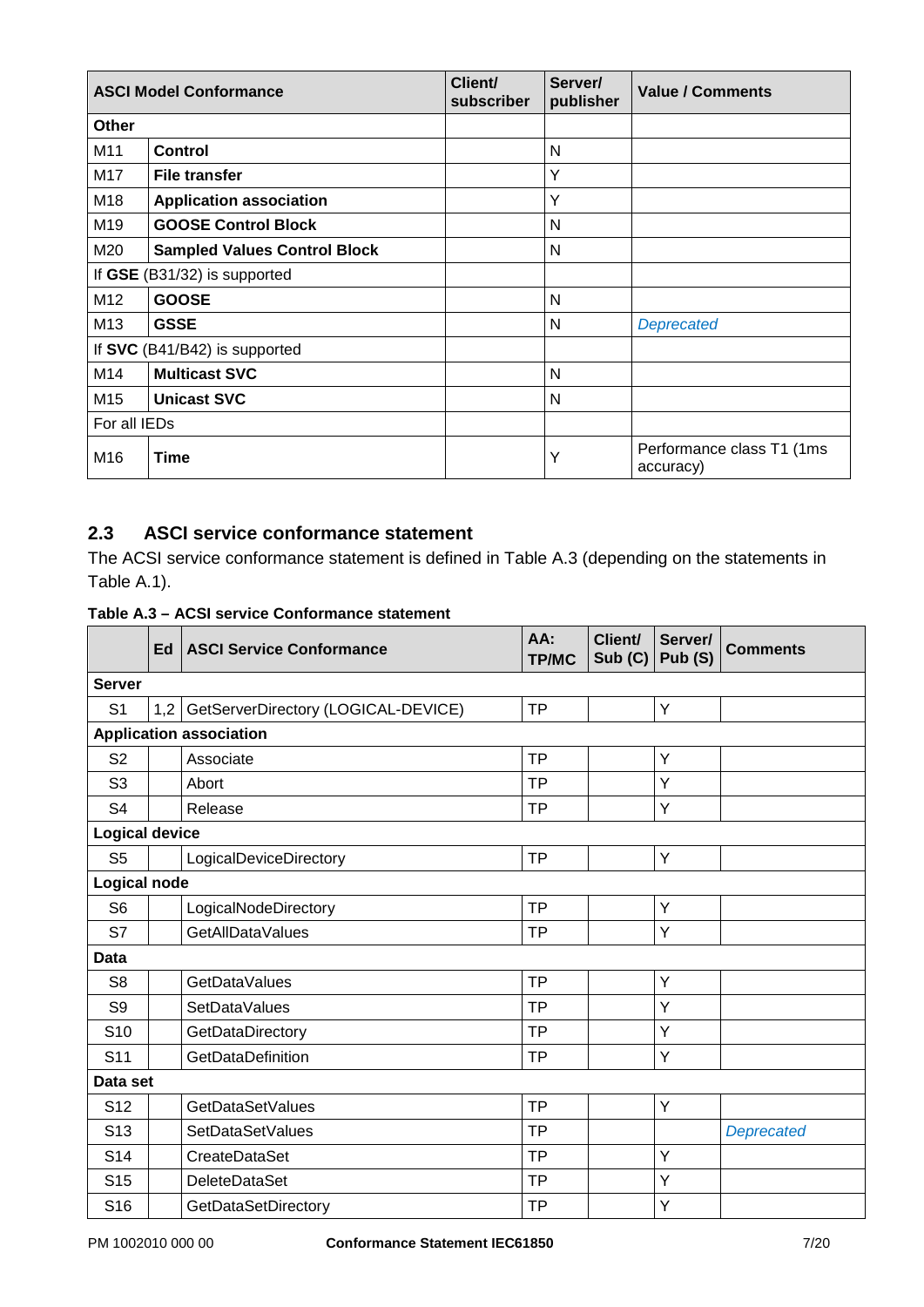|                     | Ed | <b>ASCI Service Conformance</b>             | AA:<br><b>TP/MC</b> | Client/<br>Sub(C) | Server/<br>Pub (S)      | <b>Comments</b>   |
|---------------------|----|---------------------------------------------|---------------------|-------------------|-------------------------|-------------------|
| <b>Substitution</b> |    |                                             |                     |                   |                         |                   |
| <b>S17</b>          |    | SetDataValues                               | <b>TP</b>           |                   | $\mathsf{N}$            |                   |
|                     |    | Setting group control                       |                     |                   |                         |                   |
| S <sub>18</sub>     |    | SelectActiveSG                              | <b>TP</b>           |                   | N                       |                   |
| S <sub>19</sub>     |    | SelectEditSG                                | <b>TP</b>           |                   | N                       |                   |
| S20                 |    | <b>SetSGValues</b>                          | <b>TP</b>           |                   | $\mathsf{N}$            |                   |
| S <sub>21</sub>     |    | ConfirmEditSGValues                         | <b>TP</b>           |                   | $\mathsf{N}$            |                   |
| S22                 |    | <b>GetSGValues</b>                          | <b>TP</b>           |                   | N                       |                   |
| S <sub>23</sub>     |    | <b>GetSGCBValues</b>                        | <b>TP</b>           |                   | ${\sf N}$               |                   |
| <b>Reporting</b>    |    |                                             |                     |                   |                         |                   |
|                     |    | <b>Buffered report control block (BRCB)</b> |                     |                   |                         |                   |
| S24                 |    | Report                                      | <b>TP</b>           |                   | Υ                       |                   |
| S24-1               |    | data-change (dchg)                          |                     |                   | Y                       |                   |
| S24-2               |    | qchg-change (qchg)                          |                     |                   | Υ                       |                   |
| S24-3               |    | data-update (dupd)                          |                     |                   | Υ                       |                   |
| S <sub>25</sub>     |    | <b>GetBRCBValues</b>                        | <b>TP</b>           |                   | Υ                       |                   |
| S26                 |    | SetBRCBValues                               | <b>TP</b>           |                   | Υ                       |                   |
|                     |    | Unbuffered report control block (URCB)      |                     |                   |                         |                   |
| S27                 |    | Report                                      | <b>TP</b>           |                   | Υ                       |                   |
| S27-1               |    | data-change (dchg)                          |                     |                   | Υ                       |                   |
| S27-2               |    | qchg-change (qchg)                          |                     |                   | Υ                       |                   |
| S27-3               |    | data-update (dupd)                          |                     |                   | Υ                       |                   |
| S28                 |    | <b>GetURCBValues</b>                        | <b>TP</b>           |                   | Υ                       |                   |
| S29                 |    | SetURCBValues                               | <b>TP</b>           |                   | Υ                       |                   |
| Logging             |    |                                             |                     |                   |                         |                   |
| Log control         |    |                                             |                     |                   |                         |                   |
| S30                 |    | GetLCBValues                                | TΡ                  |                   | $\overline{\mathsf{N}}$ |                   |
| S31                 |    | SetLCBValues                                | <b>TP</b>           |                   | $\mathsf{N}$            |                   |
| Log                 |    |                                             |                     |                   |                         |                   |
| S32                 |    | QueryLogByTime                              | <b>TP</b>           |                   | ${\sf N}$               |                   |
| S33                 |    | QueryLogAfter                               | <b>TP</b>           |                   | $\mathsf{N}$            |                   |
| S34                 |    | GetLogStatusValues                          | <b>TP</b>           |                   | ${\sf N}$               |                   |
|                     |    | <b>Generic substation event model (GSE)</b> |                     |                   |                         |                   |
| S35                 |    | SendGOOSEMessage                            | <b>MC</b>           |                   | ${\sf N}$               |                   |
|                     |    | <b>GOOSE Control Block</b>                  |                     |                   |                         |                   |
| S36                 |    | GetGoReference                              | <b>TP</b>           |                   | ${\sf N}$               |                   |
| S37                 |    | GetGOOSEElementNumber                       | <b>TP</b>           |                   | $\mathsf{N}$            |                   |
| S38                 |    | <b>GetGoCBValues</b>                        | <b>TP</b>           |                   | ${\sf N}$               |                   |
| S39                 |    | <b>SetGoCBValues</b>                        | <b>TP</b>           |                   | ${\sf N}$               |                   |
|                     |    | GSSE (Ed2:61850-7-2 Annex C)                |                     |                   |                         |                   |
| S40                 |    | SendGSSEMessage                             | <b>MC</b>           |                   |                         | <b>Deprecated</b> |
|                     |    | <b>GSSE Control Block</b>                   |                     |                   |                         |                   |
| S41                 |    | GetGsReference                              | <b>TP</b>           |                   |                         | <b>Deprecated</b> |
| S42                 |    | GetGSSEElementNumber                        | <b>TP</b>           |                   |                         | <b>Deprecated</b> |
| S43                 |    | <b>GetGsCBValues</b>                        | <b>TP</b>           |                   |                         | <b>Deprecated</b> |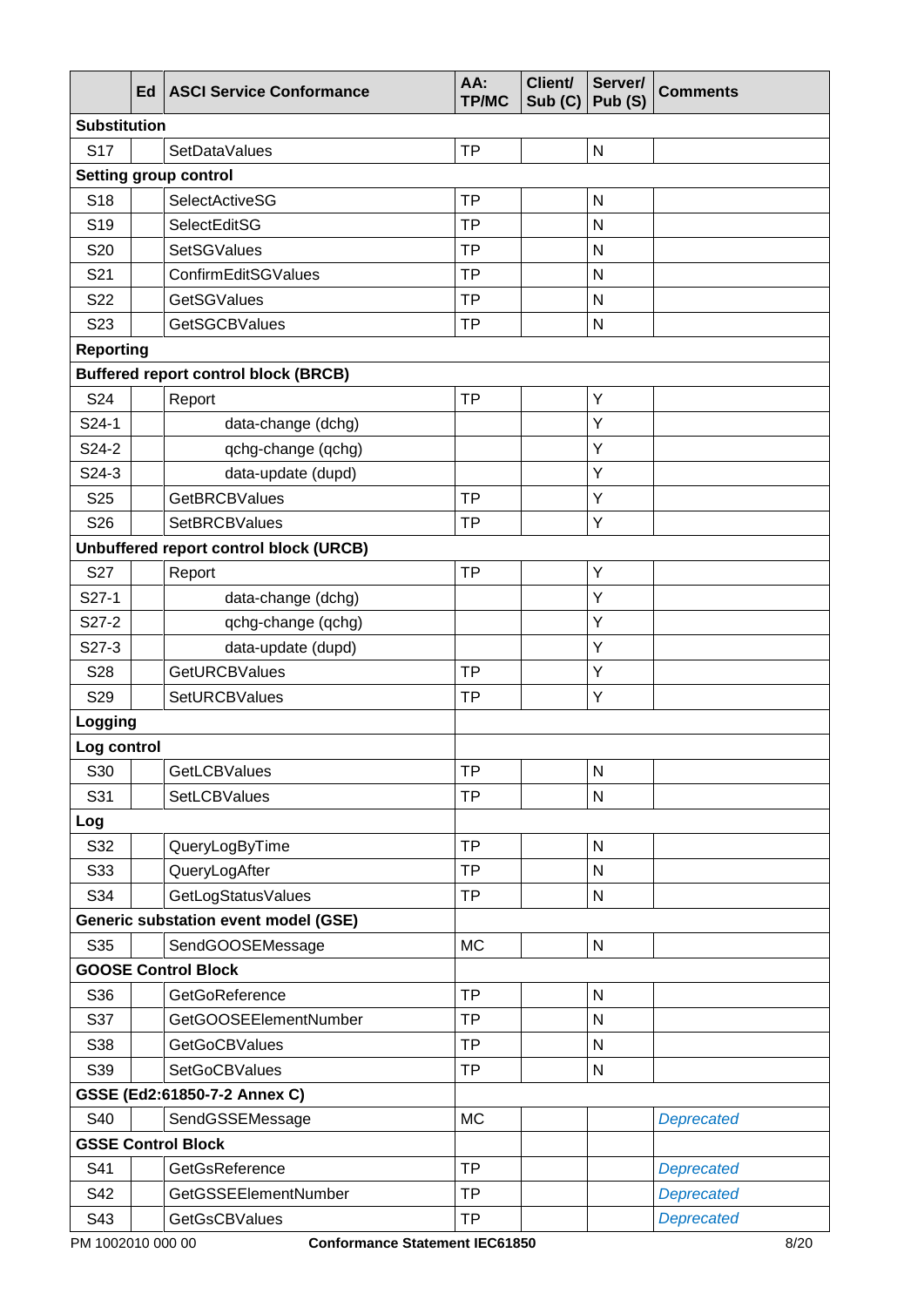|                      | Ed | <b>ASCI Service Conformance</b>               | AA:<br><b>TP/MC</b>      | Client/<br>Sub(G) | Server/<br>Pub (S) | <b>Comments</b>                 |
|----------------------|----|-----------------------------------------------|--------------------------|-------------------|--------------------|---------------------------------|
| S44                  |    | <b>SetGsCBValues</b>                          | <b>TP</b>                |                   |                    | <b>Deprecated</b>               |
|                      |    | Transmission of sampled value model (SVC)     |                          |                   |                    |                                 |
| <b>Multicast SV</b>  |    |                                               |                          |                   |                    |                                 |
| S45                  |    | SendMSVMessage                                | МC                       |                   | N                  | Use for 9-2LE or IEC<br>61869-9 |
|                      |    | <b>Multicast Sampled Values Control Block</b> |                          |                   |                    |                                 |
| S46                  |    | <b>GetMSVCBValues</b>                         | <b>TP</b>                |                   | $\mathsf{N}$       |                                 |
| <b>S47</b>           |    | SetMSVCBValues                                | <b>TP</b>                |                   | N                  |                                 |
| <b>Unicast SV</b>    |    |                                               |                          |                   |                    |                                 |
| S48                  |    | SendUSVMessage                                | <b>TP</b>                |                   | N                  |                                 |
|                      |    | <b>Unicast Sampled Values Control Block</b>   |                          |                   |                    |                                 |
| S49                  |    | <b>GetUSVCBValues</b>                         | <b>TP</b>                |                   | $\mathsf{N}$       |                                 |
| S <sub>50</sub>      |    | SetUSVCBValues                                | <b>TP</b>                |                   | $\mathsf{N}$       |                                 |
| <b>Control</b>       |    |                                               |                          |                   |                    |                                 |
| S51                  |    | Select                                        | <b>TP</b>                |                   | N                  |                                 |
| S <sub>52</sub>      |    | SelectWithValue                               | <b>TP</b>                |                   | $\mathsf{N}$       |                                 |
| S53                  |    | Cancel                                        | <b>TP</b>                |                   | $\mathsf{N}$       |                                 |
| S54                  |    | Operate                                       | <b>TP</b>                |                   | N                  |                                 |
| S55                  |    | Command-Termination                           | <b>TP</b>                |                   | $\mathsf{N}$       |                                 |
| S56                  |    | <b>TimeActivated-Operate</b>                  | <b>TP</b>                |                   | N                  |                                 |
| <b>File Transfer</b> |    |                                               |                          |                   |                    |                                 |
| <b>S57</b>           |    | GetFile                                       | <b>TP</b>                |                   | Υ                  |                                 |
| S58                  |    | <b>SetFile</b>                                | <b>TP</b>                |                   | N                  |                                 |
| S59                  |    | <b>DeleteFile</b>                             | <b>TP</b>                |                   | Υ                  |                                 |
| S60                  |    | GetFileAttributeValues                        | <b>TP</b>                |                   | Y                  |                                 |
| S61                  |    | GetServerDirectory (FILE)                     | <b>TP</b>                |                   | Υ                  |                                 |
| <b>Time</b>          |    |                                               |                          |                   |                    |                                 |
| T <sub>1</sub>       |    | Time resolution of internal clock             | $\overline{\phantom{a}}$ |                   | 10 bits            |                                 |
| T <sub>2</sub>       |    | Time accuracy of internal clock               | L.                       |                   | T1                 | 1 <sub>ms</sub>                 |
| T <sub>3</sub>       |    | Supported TimeStamp resolution                | $\overline{a}$           |                   | 10 <sub>ns</sub>   |                                 |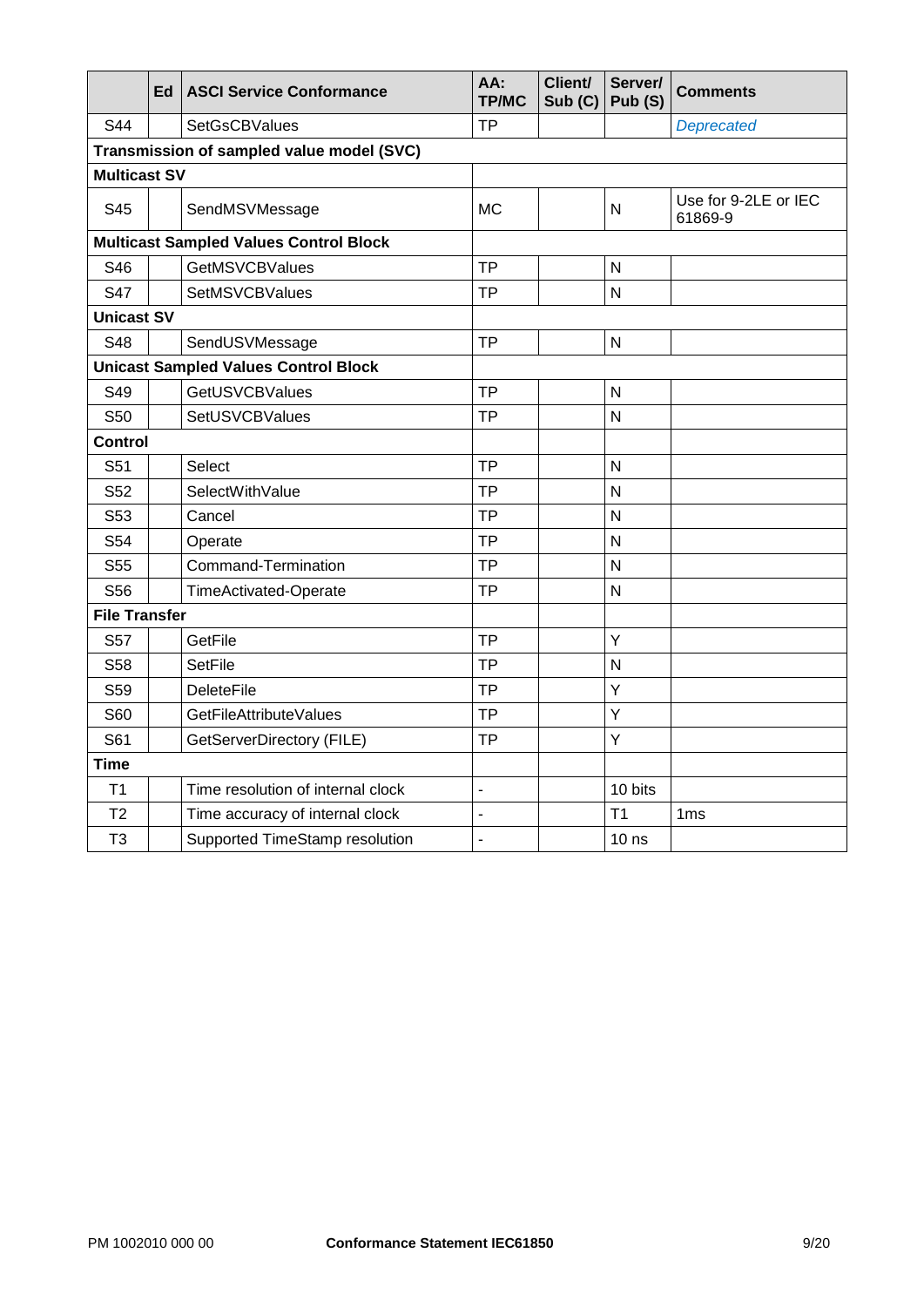# <span id="page-9-0"></span>**3. MICS details**

This model implementation conformance statement is applicable for all supported CBM devices: SINEAX AMx000/DM5000, CENTRAX CUx0000, LINAX PQx000.

This MICS document specifies the modeling extensions compared to IEC 61850 edition 2.

- Clause 3.1 contains the list of implemented logical nodes.
- Clause 3.2 describes the new and extended logical nodes.
- Clause 3.3 describes the new and extended common data classes (if any).

#### <span id="page-9-1"></span>**3.1 Classes of Logical Nodes supported in the server**

The following table contains the list of logical nodes implemented in the device:

Standard LN classes defined in Edition:

| L: System Logical Nodes                                      |
|--------------------------------------------------------------|
| <b>LPHD</b> (Physical device information)                    |
| <b>LLNO</b> (Logical node zero)                              |
| M: Logical Nodes for metering and measurement                |
| <b>MMXU</b> (Measurement)                                    |
| <b>MMTR</b> (Metering 3 phase)                               |
| <b>MSQI</b> (Sequence and imbalance)                         |
| <b>MFLK</b> (Flicker measurement)<br>(for LINAX PQx000 only) |
| <b>MHAI</b> (Harmonics or interharmonics)                    |
| <b>G: Logical Nodes for generic references</b>               |
| <b>GGIO</b> (Generic process I/O)                            |

#### <span id="page-9-2"></span>**3.2 Logical Node extensions**

#### <span id="page-9-3"></span>**3.2.1 New Logical Nodes**

No new logical nodes or logical nodes extensions defined.

#### <span id="page-9-4"></span>**3.2.2 Extended Logical Nodes**

None

#### <span id="page-9-5"></span>**3.3 Enum types extensions**

#### <span id="page-9-6"></span>**3.3.1 New Enum types**

Only standard Enum types are used.

#### <span id="page-9-7"></span>**3.3.2 Extended Enum types**

None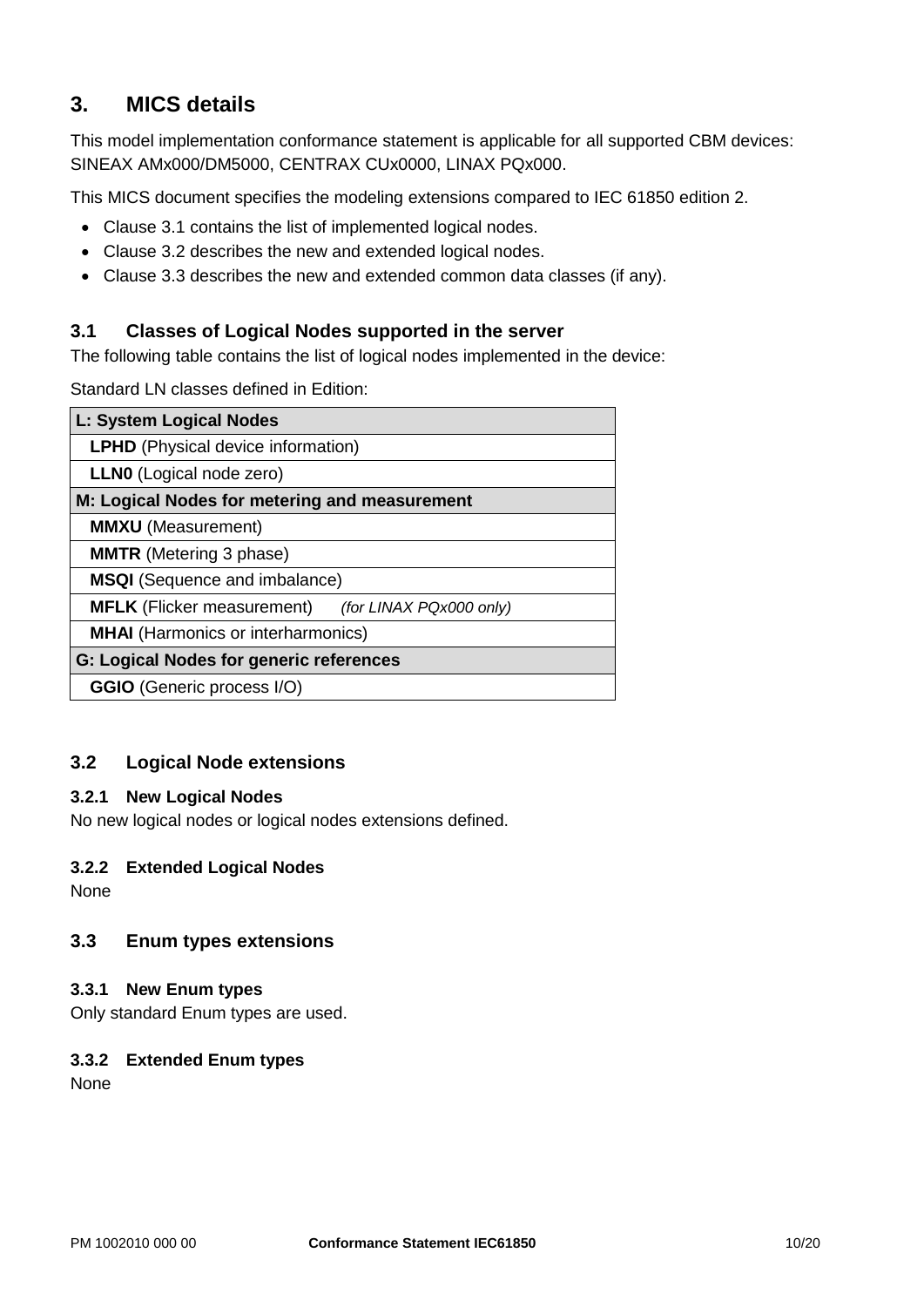# <span id="page-10-0"></span>**4. PIXIT details**

## **Introduction**

This document specifies the protocol implementation extra information for testing (PIXIT) of the IEC 61850 interface in all supported CBM devices: SINEAX AMx000/DM5000, CENTRAX CUx0000, LINAX PQx000.

Together with the PICS and the MICS the PIXIT document forms the basis for a conformance test according to IEC 61850-10. The PIXIT entries contain information which is not available in the PICS, MICS, TICS documents or SCL file.

Each chapter specifies the PIXIT for applicable ACSI service model as structured in IEC 61850-10. The "Ed" column indicates if the entry is applicable for IEC 61850 Edition 1 and/or Edition 2.

| ID  | Ed | <b>Property Description</b>                                               | <b>Value / Clarification</b>                                                       |
|-----|----|---------------------------------------------------------------------------|------------------------------------------------------------------------------------|
| Do1 |    | How to expose required firmware<br>versions not present in the data model | Information included in the ICD file and in the<br>data model (LLN0.NamePlt.swRev) |

## <span id="page-10-1"></span>**4.1 PIXIT for Assocation Model**

<span id="page-10-2"></span>

| ID                     | Ed           | <b>Property Description</b>                                                                                                                                                                                                              | <b>Value / Clarification</b>                                                                                                                                                                                                                                                                                  |
|------------------------|--------------|------------------------------------------------------------------------------------------------------------------------------------------------------------------------------------------------------------------------------------------|---------------------------------------------------------------------------------------------------------------------------------------------------------------------------------------------------------------------------------------------------------------------------------------------------------------|
| As1                    | $\mathbf{1}$ | Maximum number of clients that can<br>set-up an association simultaneously                                                                                                                                                               | 10                                                                                                                                                                                                                                                                                                            |
| As <sub>2</sub>        | 1,2          | <b>TCP KEEPALIVE value</b>                                                                                                                                                                                                               | Configurable, default 2s                                                                                                                                                                                                                                                                                      |
| As3                    | 1,2          | Lost connection detection time                                                                                                                                                                                                           | By default 22s<br>(cycle of TCP Keep-alive message 2 s, 10<br>retransmissions)                                                                                                                                                                                                                                |
| As4                    | ÷,           | Authentication is not supported yet                                                                                                                                                                                                      |                                                                                                                                                                                                                                                                                                               |
| As5<br>As <sub>6</sub> | 1,2<br>1,2   | What association parameters are<br>necessary for successful association<br>If association parameters are<br>necessary for association, describe the<br>correct values.<br>Association parameters are<br>configurable, default values are | N<br>Transport selector<br>Session selector<br>N<br>Presentation selector<br>N<br><b>AP Title</b><br>N<br><b>AE Qualifier</b><br>N<br><b>Checking is not applied</b><br>Transport selector<br>Session selector<br><b>Presentation selector</b><br><b>AP Title</b><br>1.1.1.999.1<br><b>AE Qualifier</b><br>12 |
|                        |              |                                                                                                                                                                                                                                          | Constant values, but not checked.                                                                                                                                                                                                                                                                             |
| As7                    | 1,2          | What is the maximum and minimum<br>MMS PDU size                                                                                                                                                                                          | Max: 32kbytes<br>Min: In initiate request required 6100 bytes<br>There is no lower limit of the request size<br>(message syntax must be correct)                                                                                                                                                              |
| As8                    | 1,2          | What is the maximum start up time<br>after a power supply interrupt                                                                                                                                                                      | 60s                                                                                                                                                                                                                                                                                                           |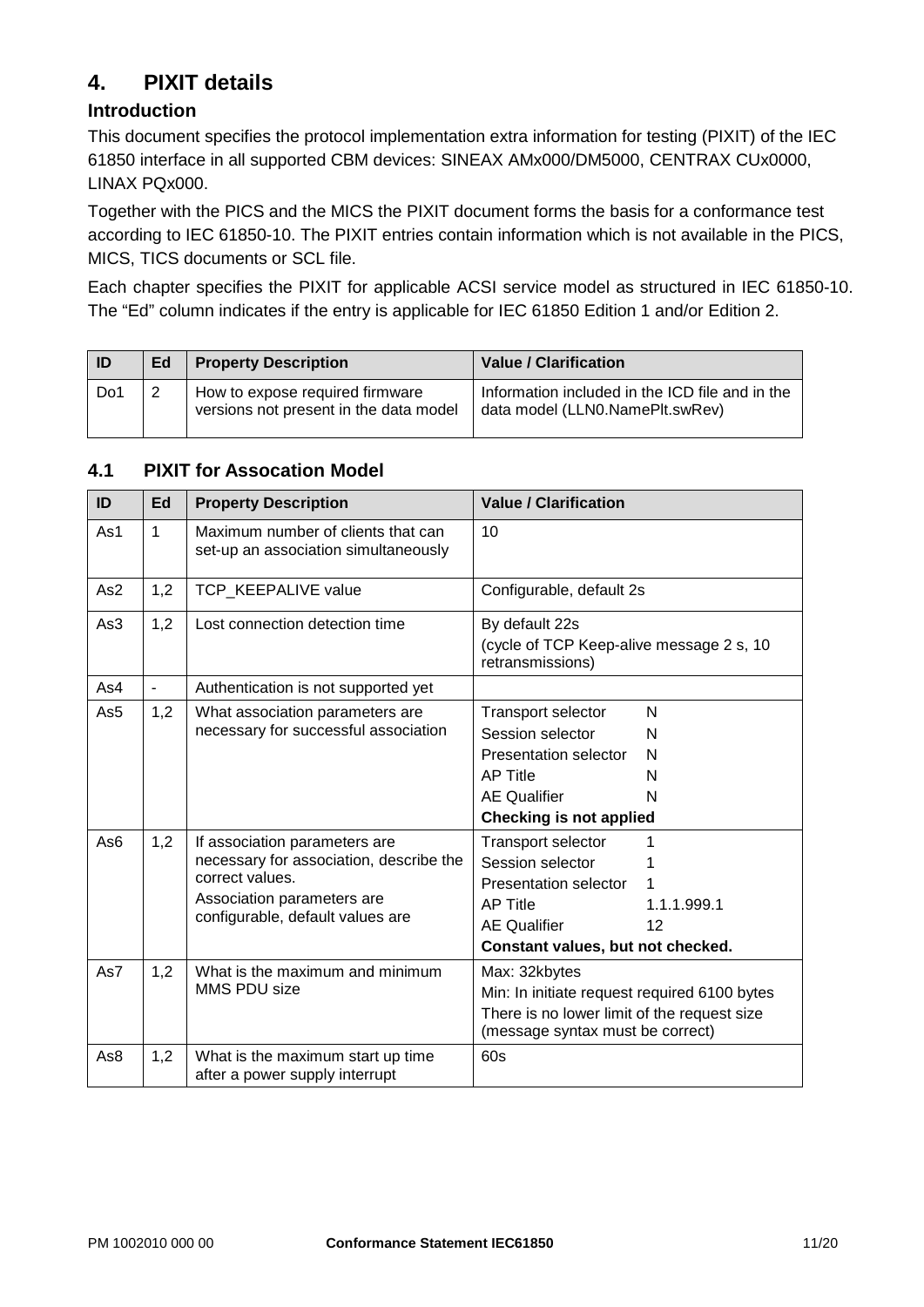# **4.2 PIXIT for Server Model**

<span id="page-11-0"></span>

| ID              | Ed                       | <b>Property Description</b>              | <b>Value / Clarification</b>                    |
|-----------------|--------------------------|------------------------------------------|-------------------------------------------------|
| Sr1             | 1,2                      | Which analogue value (MX) quality bits   | Validity:                                       |
|                 |                          | are supported (can be set by server)     | Υ<br>Good,                                      |
|                 |                          |                                          | Υ<br>Invalid,                                   |
|                 |                          |                                          | N<br>Reserved,                                  |
|                 |                          |                                          | $\mathsf{N}$<br>Questionable                    |
|                 |                          |                                          | Overflow<br>Υ                                   |
|                 |                          |                                          | Υ<br>OutofRange                                 |
|                 |                          |                                          | <b>BadReference</b><br>N                        |
|                 |                          |                                          | Oscillatory<br>N                                |
|                 |                          |                                          | Failure<br>N                                    |
|                 |                          |                                          | OldData<br>$\mathsf{N}$                         |
|                 |                          |                                          | $\mathsf{N}$<br>Inconsistent                    |
|                 |                          |                                          | N<br>Inaccurate                                 |
|                 |                          |                                          | Source:                                         |
|                 |                          |                                          | Y<br>Process                                    |
|                 |                          |                                          | $\mathsf{N}$<br>Substituted                     |
|                 |                          |                                          | Υ<br><b>Test</b>                                |
|                 |                          |                                          | ${\sf N}$<br>OperatorBlocked                    |
| Sr <sub>2</sub> | 1,2                      | Which status value (ST) quality bits are | Validity:                                       |
|                 |                          | supported (can be set by server)         | Y<br>Good,                                      |
|                 |                          |                                          | Υ<br>Invalid,                                   |
|                 |                          |                                          | ${\sf N}$<br>Reserved,                          |
|                 |                          |                                          | $\mathsf{N}$<br>Questionable                    |
|                 |                          |                                          | <b>BadReference</b><br>N                        |
|                 |                          |                                          | $\mathsf{N}$<br>Oscillatory                     |
|                 |                          |                                          | Failure<br>N                                    |
|                 |                          |                                          | $\mathsf{N}$<br>OldData                         |
|                 |                          |                                          | N<br>Inconsistent<br>$\mathsf{N}$<br>Inaccurate |
|                 |                          |                                          | Source:                                         |
|                 |                          |                                          | Υ<br>Process                                    |
|                 |                          |                                          | N<br>Substituted                                |
|                 |                          |                                          | Y<br>Test                                       |
|                 |                          |                                          | N<br>OperatorBlocked                            |
| Sr <sub>3</sub> | $\overline{\phantom{a}}$ | What is the maximum number of data       | The stack does not limit the amount of the      |
|                 |                          | values in one GetDataValues request      | data values. MMS PDU is the limit.              |
|                 |                          | <b>Deprecated</b>                        |                                                 |
| Sr4             | $\blacksquare$           | What is the maximum number of data       | The stack does not limit the amount of the      |
|                 |                          | values in one SetDataValues request      | data values. MMS PDU is the limit.              |
|                 |                          | <b>Deprecated</b>                        |                                                 |
| Sr <sub>5</sub> | 1                        | Which Mode / Behavior values are         | On<br>Y                                         |
|                 |                          | supported                                | On-Blocked<br>N                                 |
|                 |                          |                                          | <b>Test</b><br>N                                |
|                 |                          |                                          | Test/Blocked<br>N                               |
|                 |                          |                                          | Off<br>N                                        |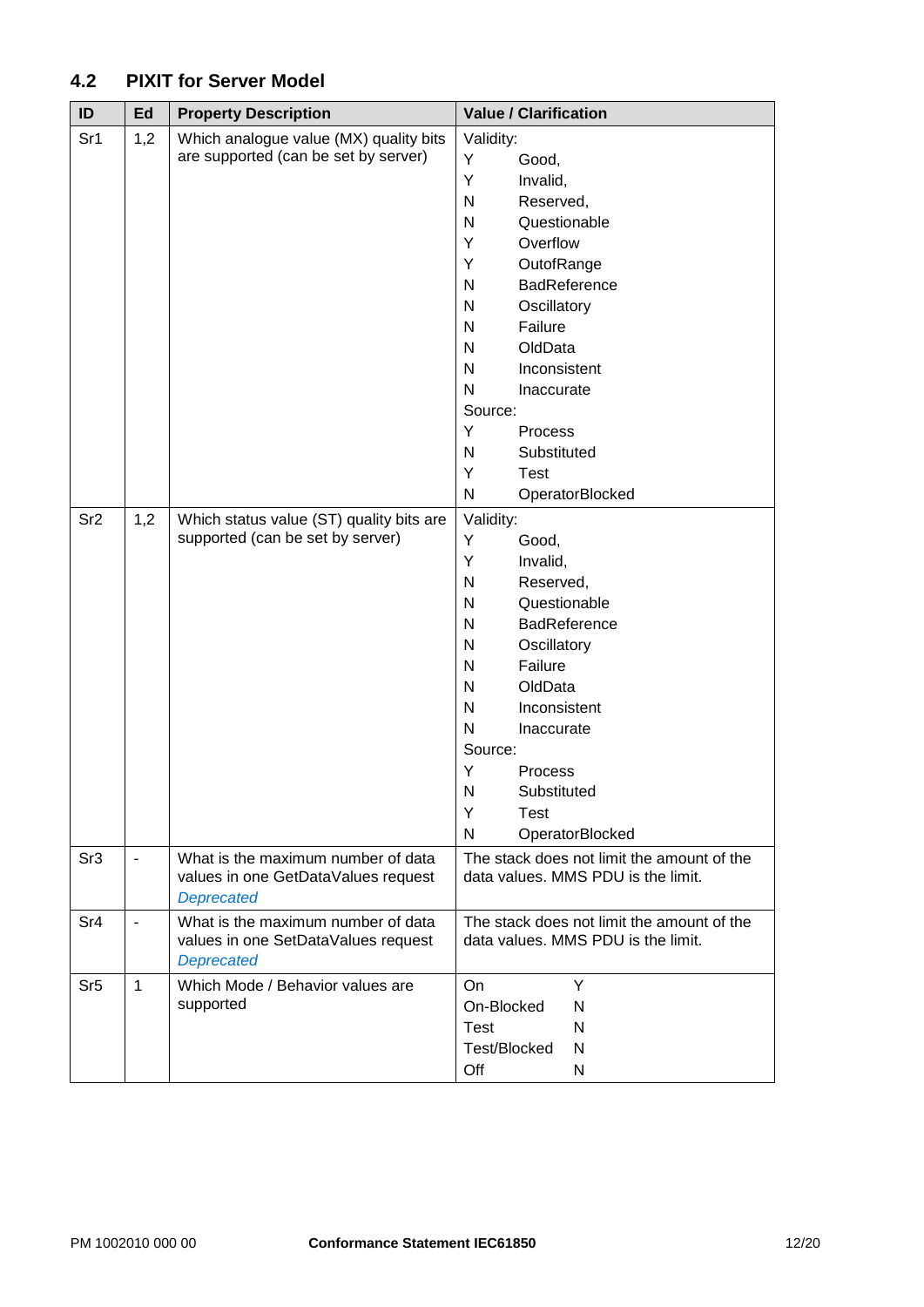## **4.3 PIXIT for Data Set Model**

| ID              | Ed           | <b>Property Description</b>                                                                                                | <b>Details</b>                                                                                                |
|-----------------|--------------|----------------------------------------------------------------------------------------------------------------------------|---------------------------------------------------------------------------------------------------------------|
| Ds1             | $\mathbf{1}$ | What is the maximum<br>number of data elements in<br>one data set (compare ICD<br>setting)                                 | 100                                                                                                           |
| Ds <sub>2</sub> | $\mathbf{1}$ | How many persistent data<br>sets can be created by one<br>or more clients<br>(this number includes<br>predefined datasets) | 32 (with maximum total number of 32 data sets including pre-<br>defined and non-persistent)                   |
| Ds3             | 1            | How many non-persistent<br>data sets can be created by<br>one or more clients                                              | 32 (with maximum total number of 32 data sets including pre-<br>defined and persistent)                       |
| Ds4             | $\mathbf{1}$ | Maximum number of data<br>elements in GOOSE<br>publisher data set                                                          | Not applicable                                                                                                |
| Ds <sub>5</sub> | 1            | Data set members in RCB<br>data set                                                                                        | Any functionally constrained data                                                                             |
| Ds <sub>6</sub> | 1            | Data set members in<br>GOOSE publisher data set                                                                            | Not applicable                                                                                                |
| Ds7             | $\mathbf{1}$ | Persistent data sets - pre-<br>defined (using configuration<br>tool)                                                       | Up to 32                                                                                                      |
| Ds8             | $\mathbf{1}$ | GOOSE publisher data set                                                                                                   | Not applicable                                                                                                |
| Ds9             | 1            | SetDataSetValues service                                                                                                   | Supported but with negative response for all data sets (data<br>sets can be composed of read-only attributes) |
| <b>Ds10</b>     | 1            | Maximum number of data<br>sets handled by DUT                                                                              | 32                                                                                                            |

#### **Note**

**Ds4..Ds10** are given as additional declarations originating from the description of conformance to Edition 1.

# <span id="page-12-0"></span>**4.4 PIXIT for Reporting Model**

| ID              | Ed | <b>Property Description</b>                        | <b>Details</b>        |   |
|-----------------|----|----------------------------------------------------|-----------------------|---|
| Rp1             | 1  | The supported trigger conditions<br>(compare PICS) | integrity             | Y |
|                 |    |                                                    | data change           | Y |
|                 |    |                                                    | quality change        | Y |
|                 |    |                                                    | data update           | Υ |
|                 |    |                                                    | general interrogation | Υ |
| Rp <sub>2</sub> | 1  | The supported optional fields are                  | sequence-number       | Y |
|                 |    |                                                    | report-time-stamp     | Y |
|                 |    |                                                    | reason-for-inclusion  | Υ |
|                 |    |                                                    | data-set-name         | Υ |
|                 |    |                                                    | data-reference        | Υ |
|                 |    |                                                    | entryID               | Y |
|                 |    |                                                    | conf-rev              | Υ |
|                 |    |                                                    | segmentation          | Υ |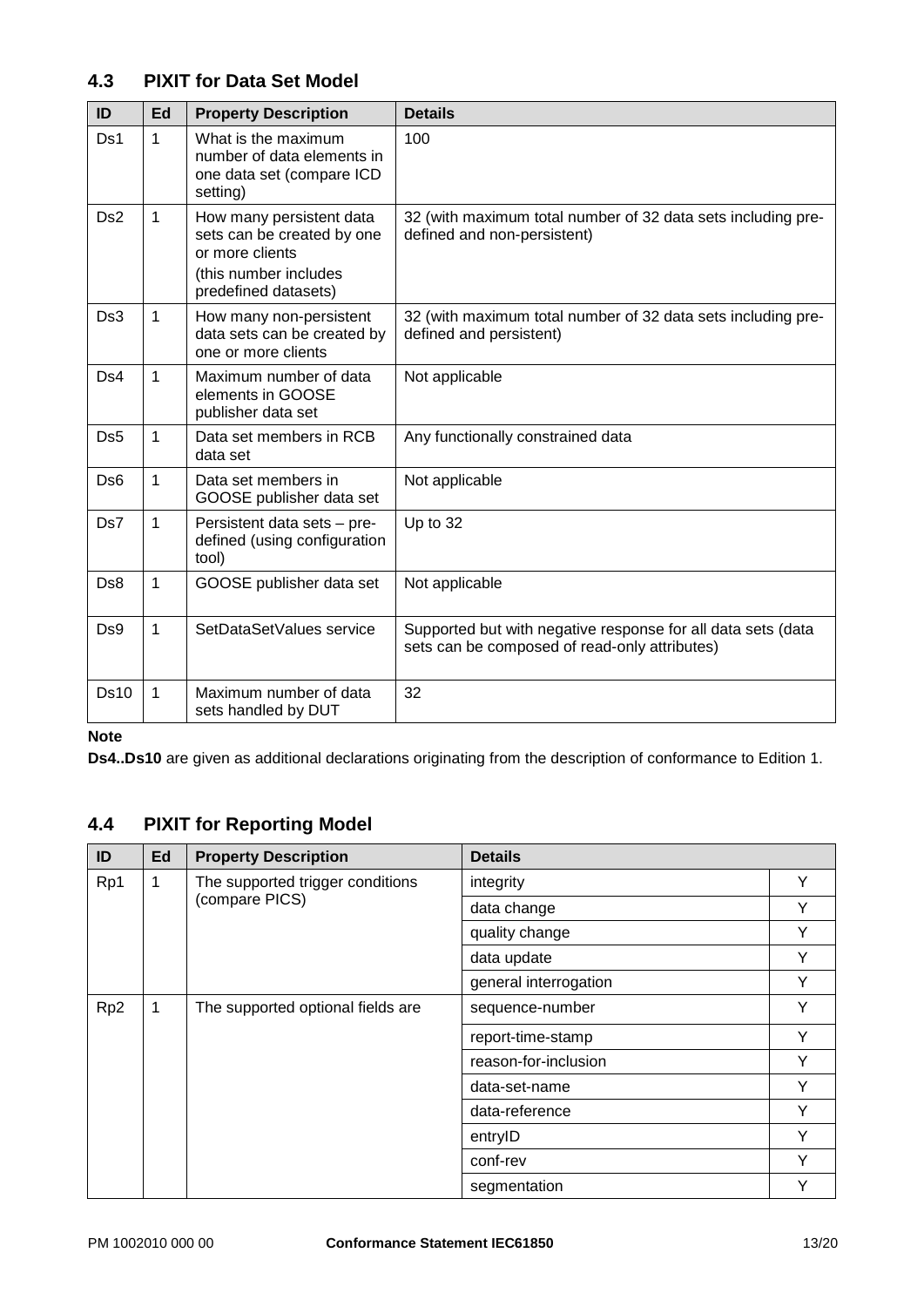<span id="page-13-0"></span>

| ID              | Ed             | <b>Property Description</b>                                                                                                                              | <b>Details</b>                                                                                                                                             |
|-----------------|----------------|----------------------------------------------------------------------------------------------------------------------------------------------------------|------------------------------------------------------------------------------------------------------------------------------------------------------------|
| Rp3             | 1,2            | Can the server send segmented<br>reports                                                                                                                 | Y                                                                                                                                                          |
| Rp4             | 1,2            | Mechanism on second internal data<br>change notification of the same<br>analogue data value within buffer<br>period (compare IEC 61850-7-2<br>\$14.2.2.9 | Value is overwritten with the new one                                                                                                                      |
| Rp5             | $\mathbf{1}$   | Multi client URCB approach<br>(compare IEC 61850-7-2 \$14.2.1)                                                                                           | All RCB instances are visible to clients; client can<br>reserve selected instances and subscribe for<br>reports.<br>10 BRCB instances<br>20 URCB instances |
| Rp <sub>6</sub> | $\blacksquare$ | What is the format of EntryID                                                                                                                            | Octet string 8, four LSB bytes are used as counter.                                                                                                        |
| Rp7             | 1,2            | What is the buffer size for each<br>BRCB or how many reports can be<br>buffered                                                                          | 64 kbytes per report control block                                                                                                                         |
| Rp8             |                | Pre-configured RCB attributes that<br>are dynamic, compare SCL report<br>settings<br><b>Deprecated</b>                                                   | All except RCB name                                                                                                                                        |
| Rp9             | $\mathbf{1}$   | May the reported data set contain:<br>- structured data objects?<br>- data attributes?                                                                   | Υ<br>Y                                                                                                                                                     |
| Rp10            | 1,2            | What is the scan cycle for binary<br>events?<br>Is this fixed, configurable                                                                              | 200 millisecond (data update cycle in comm. card)<br>Fixed                                                                                                 |
| Rp11            | $\mathbf{1}$   | Does the device support to pre-<br>assign a RCB to a specific client in<br>the SCL                                                                       | N                                                                                                                                                          |
| Rp12            | 2              | After restart of the server is the value<br>of ConfRev restored from the original<br>configuration or retained prior to<br>restart                       | Retained prior to restart                                                                                                                                  |
| Rp13            | 1,2            | Does the server accept any client to<br>configure / enable a BRCB with<br>ResvTms=-1?<br>What fields are used to do the<br>identification?               | Y<br>AP-Title<br>na<br><b>AE-Qualifier</b><br>na<br><other field=""><br/>na</other>                                                                        |
| Rp14            | 1,2            | What is default value for<br>BRCB.ResvTms if client does not<br>write or ResvTms not exposed in the<br>control block (must be $>= 0$ )                   | 0 <sub>ms</sub>                                                                                                                                            |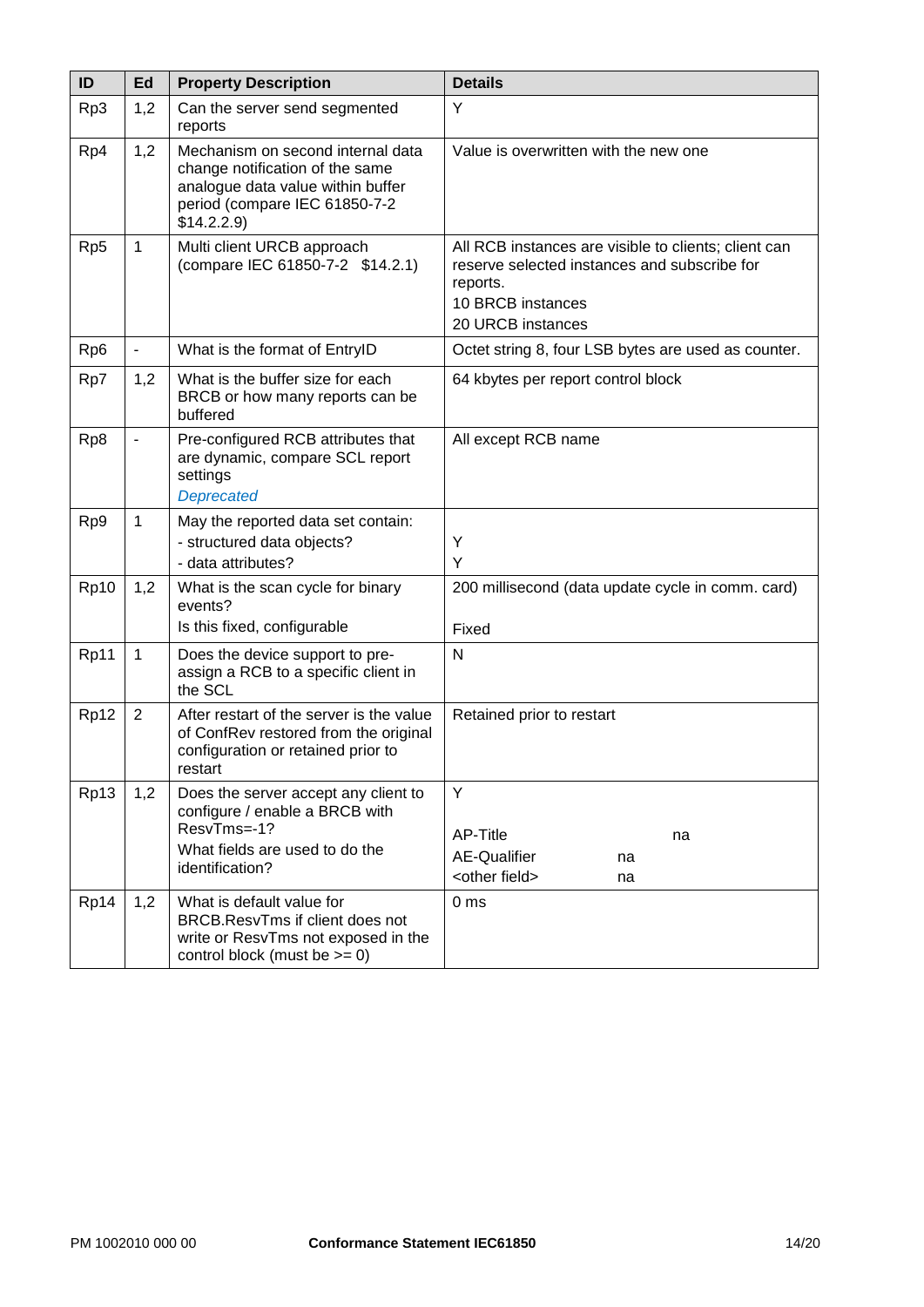# **4.5 PIXIT for Time Synchronization**

<span id="page-14-0"></span>

| ID              | Ed  | <b>Description</b>                                                                                                       | <b>Value / Clarification</b>                                                                                                                                                                                                                                                           |  |
|-----------------|-----|--------------------------------------------------------------------------------------------------------------------------|----------------------------------------------------------------------------------------------------------------------------------------------------------------------------------------------------------------------------------------------------------------------------------------|--|
| Tm1             | 1   | What time quality bits are<br>supported (may be set by the<br>IED)                                                       | Y LeapSecondsKnown<br>Y ClockFailure<br>Y ClockNotSynchronized                                                                                                                                                                                                                         |  |
| Tm2             | 1,2 | Describe the behaviour when<br>the time server(s) ceases to<br>respond<br>What is the time server lost<br>detection time | Time is taken from internal RTC<br>Max 60 seconds                                                                                                                                                                                                                                      |  |
| Tm3             | 1,2 | How long does it take to take<br>over the new time from time<br>server                                                   | Max 60 seconds                                                                                                                                                                                                                                                                         |  |
| Tm4             | 1,2 | When is the time quality bit<br>"Clock failure" set?                                                                     | When internal query for time synchronization fails                                                                                                                                                                                                                                     |  |
| Tm <sub>5</sub> | 1,2 | When is the time quality bit<br>"Clock not synchronized" set?                                                            | It is done when the device detects that the configured NTP<br>server does not respond                                                                                                                                                                                                  |  |
| Tm <sub>6</sub> |     | Is the timestamp of a binary<br>event adjusted to the<br>configured scan cycle?<br><b>Deprecated</b>                     | N                                                                                                                                                                                                                                                                                      |  |
| Tm              | 1   | Does the device support time<br>zone and daylight saving?                                                                | N                                                                                                                                                                                                                                                                                      |  |
| Tm <sub>8</sub> | 1,2 | Which attributes of the SNTP<br>response packet are<br>validated?                                                        | $\mathsf{N}$<br>Leap indicator not equal to 3<br>Mode is equal to SERVER<br>N<br>OriginateTimestamp is equal to value sent by the<br>N<br>SNTP client as Transmit Timestamp<br>Y<br>RX/TX timestamp fields are checked for<br>reasonableness<br>Y<br>SNTP version 3 or 4<br>N<br>other |  |
| Tm <sub>9</sub> | 1,2 | Do the COMTRADE files have<br>local time or UTC time<br>Is this configurable                                             | Not applicable (no COMTRADE files)                                                                                                                                                                                                                                                     |  |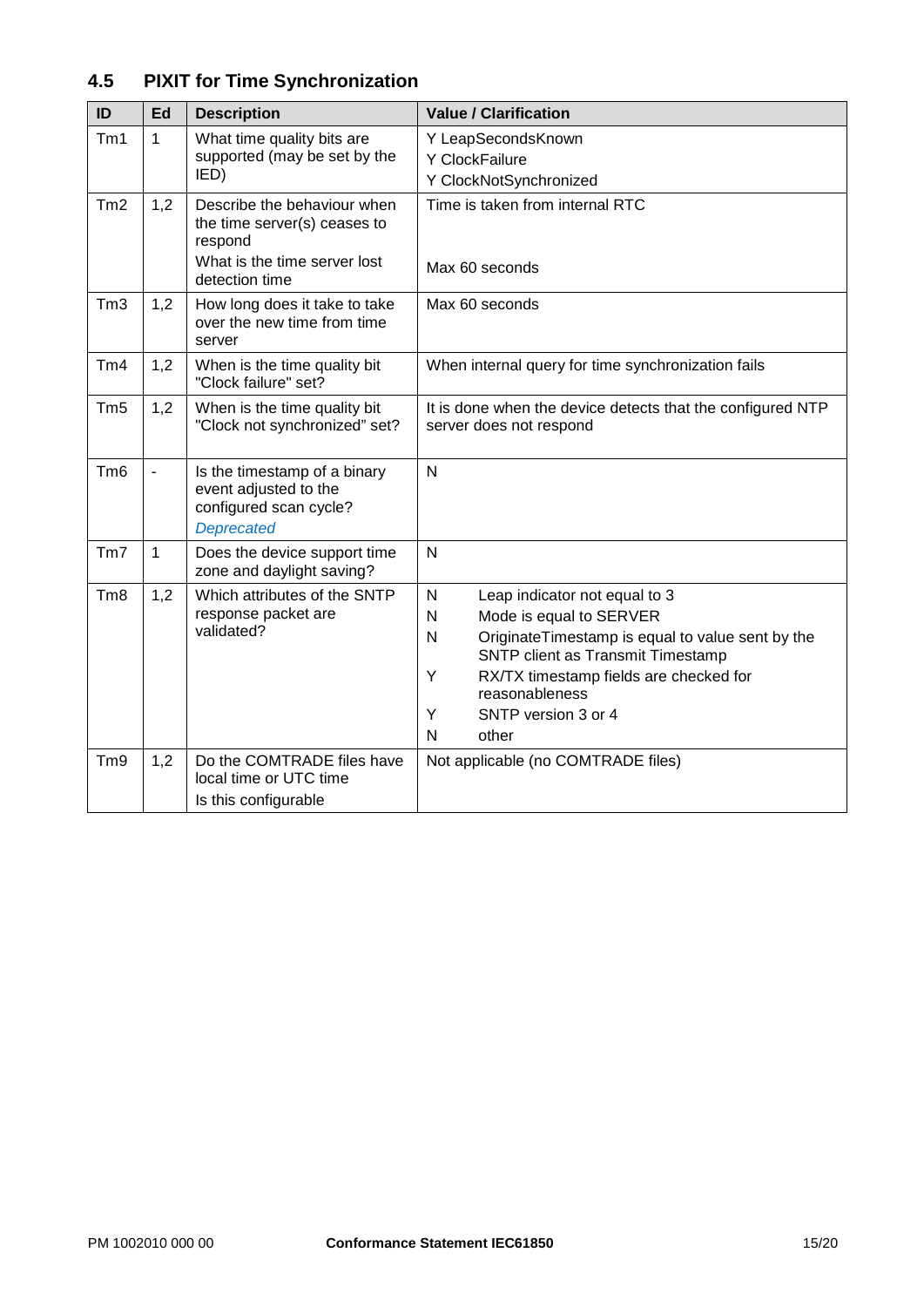# **4.6 PIXIT for File Transfer Model**

<span id="page-15-0"></span>

| ID               | Ed  | <b>Description</b>                                                                              | <b>Value / Clarification</b>                                                                                                         |
|------------------|-----|-------------------------------------------------------------------------------------------------|--------------------------------------------------------------------------------------------------------------------------------------|
| Ft1              | 1   | What is structure of files and<br>directories?                                                  | Root/                                                                                                                                |
|                  |     | Where are the COMTRADE<br>files stored?                                                         | Device does not produce COMTRADE files                                                                                               |
|                  |     | Are COMTRADE files zipped<br>and what files are included in<br>each zip file?                   | N/A                                                                                                                                  |
| F <sub>t2</sub>  | 1,2 | Directory names are<br>separated from the file name<br>by                                       | ``/"                                                                                                                                 |
| Ft3              | 1   | The maximum file name size<br>including path                                                    | 64 chars                                                                                                                             |
| Ft4              | 1,2 | Are directory/file name case<br>sensitive                                                       | Case sensitive                                                                                                                       |
| Ft <sub>5</sub>  | 1,2 | Maximum file size for SetFile                                                                   | Not applicable                                                                                                                       |
| F <sub>t6</sub>  | 1   | Is the requested file path<br>included in the file name of<br>the MMS fileDirectory<br>respond? | Y                                                                                                                                    |
| Ft7              | 1   | Is the wild char supported<br>MMS fileDirectory request?                                        | Y, wild card $=$ *, but only allowed as equivalent of all files (i.e.<br>requests with patterns "test*" or "all.*" will be rejected) |
| F <sub>t</sub> 8 | 1,2 | Is it allowed that 2 clients get<br>a file at the same time?                                    | Y                                                                                                                                    |
| F <sub>t9</sub>  | 1,2 | Which files can be deleted                                                                      | All                                                                                                                                  |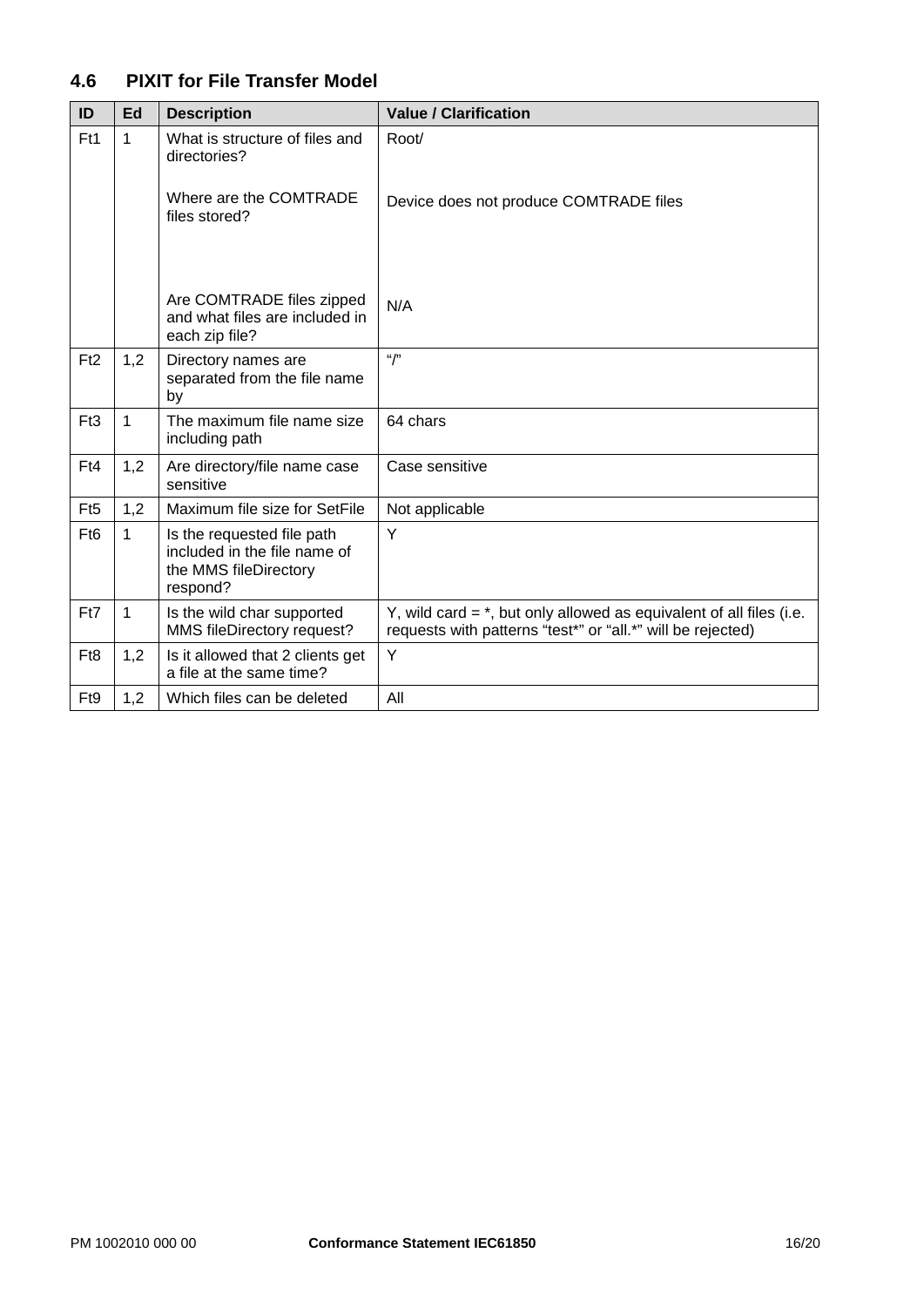# **5. TICS details**

## <span id="page-16-0"></span>**5.1 Introduction**

This part of the document is based on a template for the tissues conformance statement. According to the UCA IUG QAP the tissue conformance statement is required to perform a conformance test and is referenced on the certificate.

This document is applicable for all supported CBM devices: SINEAX AMx000/DM5000, CENTRAX CUx0000, LINAX PQx000

### <span id="page-16-1"></span>**5.2 Mandatory Intop Tissues**

Below tables give an overview of the applicable mandatory Tissues.

| Part 6<br><b>Tissue</b> | <b>Description</b>                                               | Implemented<br>Y/na |
|-------------------------|------------------------------------------------------------------|---------------------|
| 658                     | <b>Tracking related features</b>                                 | na                  |
| 663                     | FCDA element cannot be a "functionally constrained logical node" | Y                   |
| 668                     | Autotransformer modeling                                         | na                  |
| 687                     | <b>SGCB ResvTms</b>                                              | na                  |
| 719                     | ConfDataSet - maxAttributes definition is confusing              | Y                   |
| 721                     | Log element name                                                 | na                  |
| 768                     | bType VisString65 is missing                                     | na                  |
| 779                     | object references                                                | na                  |
| 788                     | SICS S56 from optional to mandatory                              | na                  |
| 789                     | ConfLdName as services applies to both server and client         | na                  |
| 804                     | valKind and IED versus System configuration                      | na                  |
| 806                     | Max length of log name inconsistent between -6 and -7-2          | na                  |
| 807                     | Need a way to indicate if "Owner" present in RCB                 | na                  |
| 823                     | ValKind for structured data attributes                           | na                  |
| 824                     | Short addresses on structured data attributes                    | na                  |
| 825                     | Floating point value                                             | na                  |
| 845                     | <b>SGCB ResvTms</b>                                              | na                  |
| 853                     | SBO and ProtNs                                                   | na                  |
| 855                     | <b>Recursive SubFunction</b>                                     | na                  |
| 856                     | VoltageLevel frequency and phases                                | na                  |
| 857                     | Function/SubFunction for ConductingEquipment                     | na                  |
| 886                     | Missing 8-1 P-types                                              | na                  |
| 901                     | tServices as AP or as IED element                                | Y                   |
| 936                     | SupSubscription parameter usage is difficult                     | na                  |
| 1168                    | doName and daName of ExtRef; doName may have one dot (DO.SDO)    | na                  |
| 1175                    | IPv6 address lowercase only                                      | na                  |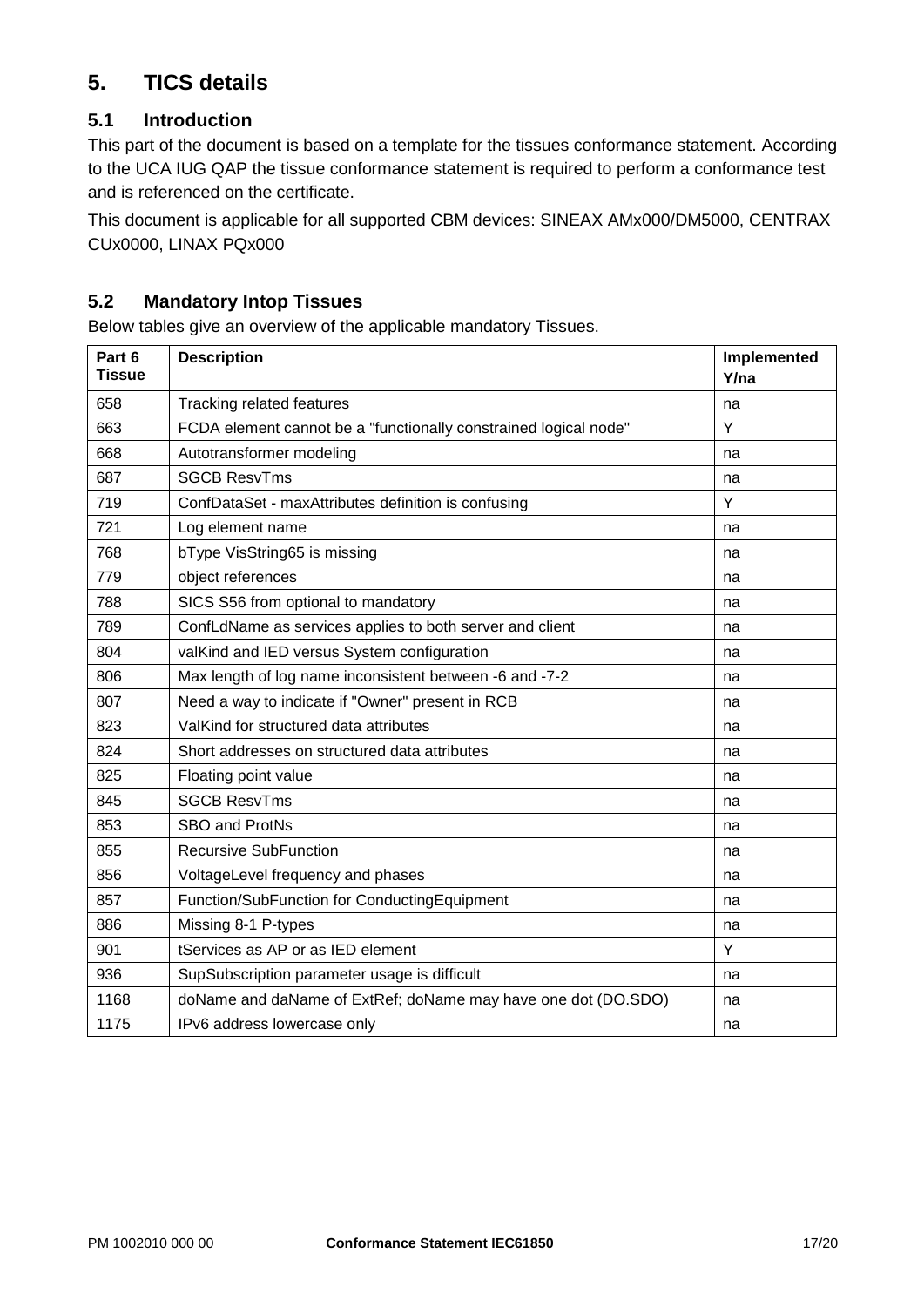| <b>Part 7-1</b><br><b>Tissue</b> | <b>Description</b>                                                                | Implemented<br>Y/na |
|----------------------------------|-----------------------------------------------------------------------------------|---------------------|
| 828                              | Data model namespace revision IEC 61850-7-4:2007[A]                               | $\checkmark$        |
| 1129                             | Rules for extending nameplate information (new CDC VSD)                           | na                  |
| 1151                             | simulated GOOSE disappears afte <sup>r</sup> 1st appearance when LPHD. Sim = TRUE | na                  |
| 1196                             | Extensions to standardized LN classes made by third parties                       | na                  |
| 1468                             | Re-use DO from other LN                                                           | na                  |

| <b>Part 7-2</b><br><b>Tissue</b> | <b>Description</b>                                                                                | Implemented<br>Y/na |
|----------------------------------|---------------------------------------------------------------------------------------------------|---------------------|
| 778                              | AddCause values - add value not-supported                                                         | na                  |
| 780                              | What are unsupported trigger option at a control block?                                           | Y                   |
| 783                              | TimOper Resp-; add Authorization check                                                            | na                  |
| 786                              | AddCause values 26 and 27 are switched                                                            | na                  |
| 820                              | Mandatory ACSI services (use for PICS template)                                                   | Y                   |
| 858                              | typo in enumeration ServiceType                                                                   | na                  |
| 861                              | dchg of ConfRev attribute                                                                         | na                  |
| 876                              | GenLogicINodeClass and SGCB, GoCB, MsvCB, UsvCB                                                   | na                  |
| 1038                             | Loss of Info Detection After Resynch                                                              | Y                   |
| 1050                             | GTS Phycomaddr definition in SCL                                                                  | Y                   |
| 1062                             | Entrytime not used in CDC                                                                         | na                  |
| 1071                             | Length of DO name                                                                                 | Y                   |
| 1091                             | The sentence "The initial value of EditSG shall be 0", has to be stated in part<br>7.2 not in 8.1 | na                  |
| 1127                             | Missing owner attribute in BTS and UTS                                                            | na                  |
| 1202                             | GI not optional                                                                                   | Y                   |

| <b>Part 7-3</b><br><b>Tissue</b> | <b>Description</b>                                   | Implemented<br>Y/na |
|----------------------------------|------------------------------------------------------|---------------------|
| 697                              | persistent command / PulseConfig                     | na                  |
| 698                              | Wrong case is BAC.dB attribute                       | na                  |
| 722                              | Units for 'h' and 'min' not in UnitKind enumeration. | $\checkmark$        |
| 919                              | Presence Condition for sVC                           | na                  |
| 925                              | Presence of i or f attribute - Problem with writing  | na                  |
| 926                              | Presence Conditions within RangeConfig               | na                  |

| <b>Part 7-4</b><br><b>Tissue</b> | <b>Description</b>                                            | Implemented<br>Y/na |
|----------------------------------|---------------------------------------------------------------|---------------------|
| 671                              | mistake in definition of Mod & Beh                            | na                  |
| 674                              | CDC of ZRRC. LocSta is wrong                                  | na                  |
| 675                              | <b>SIML LN</b>                                                | na                  |
| 676                              | Same data object name used with different CDC                 | na                  |
| 677                              | MotStr is used with different CDC in PMMS and SOPM LN classes | na                  |
| 679                              | Remove CycTrMod Enum                                          | na                  |
| 680                              | SI unit for MHYD. Cndct                                       | na                  |
| 681                              | Enum PIDAIg                                                   | na                  |
| 682                              | ANCR.ParColMod                                                | na                  |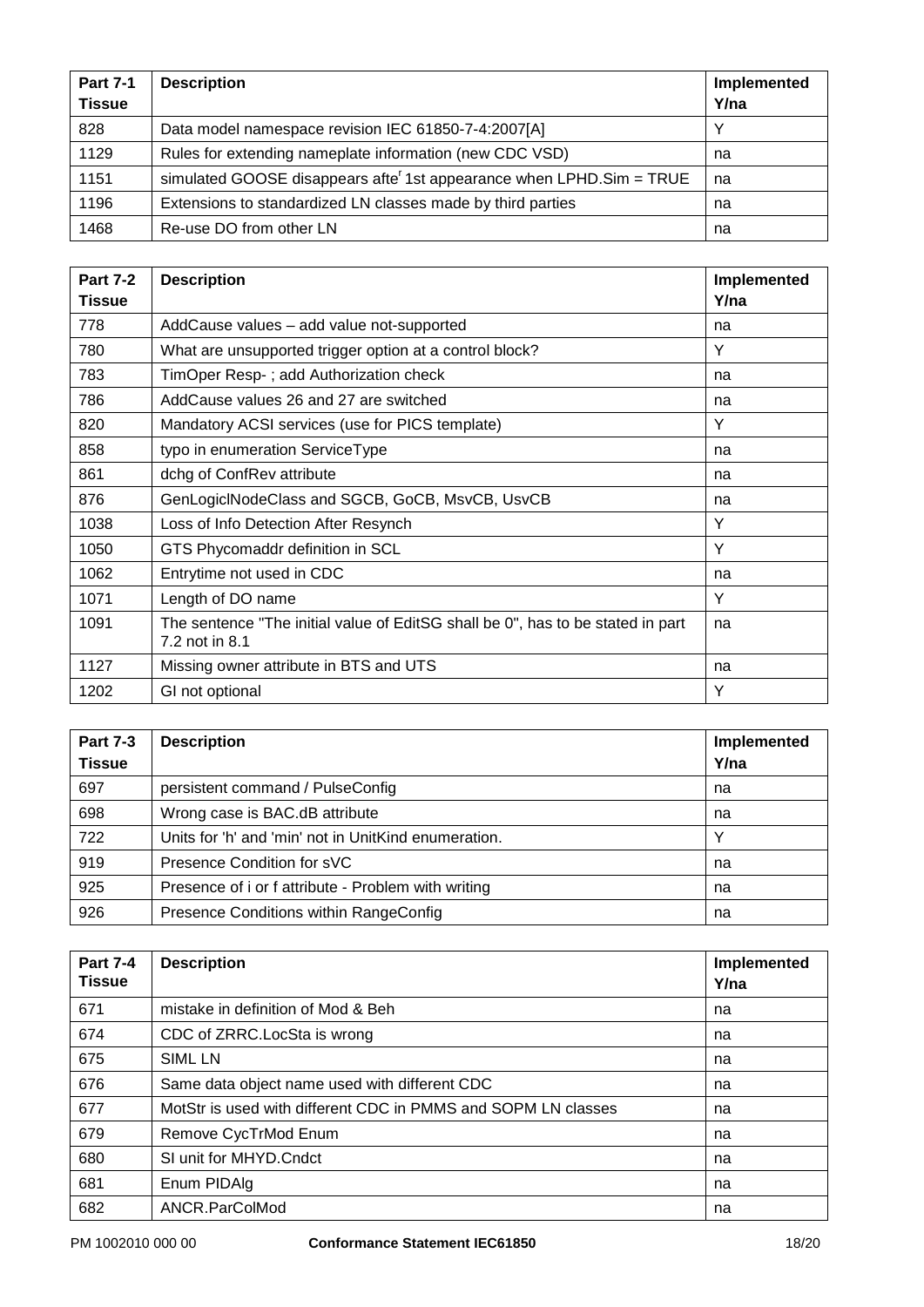| <b>Part 7-4</b><br><b>Tissue</b> | <b>Description</b>                                                          | Implemented<br>Y/na |
|----------------------------------|-----------------------------------------------------------------------------|---------------------|
| 683                              | Enum QVVR.IntrDetMth                                                        | na                  |
| 685                              | Enum ParTraMod                                                              | na                  |
| 686                              | New annex H - enums types in XML                                            | na                  |
| 694                              | Data object CmdBlk                                                          | na                  |
| 696                              | LSVS.St (Status of subscription)                                            | na                  |
| 712                              | interpretation of quality operatorBlocked                                   | na                  |
| 713                              | DO Naming of time constants in FFIL                                         | na                  |
| 724                              | ANCR.Auto                                                                   | na                  |
| 725                              | Loc in LN A-group                                                           | na                  |
| 734                              | LLN0.OpTmh vs. LPHD.OpTmh                                                   | na                  |
| 735                              | ISAF.Alm and ISAF.AlmReset                                                  | na                  |
| 736                              | PFSign                                                                      | na                  |
| 742                              | GAPC.Str, GAPC.Op and GAPC.StrVal                                           | na                  |
| 743                              | CCGR.PmpCtl and CCGR.FanCtl                                                 | na                  |
| 744                              | LN STMP, EEHealth and EEName                                                | na                  |
| 772                              | LPHD.PwrUp/PwrDn shall be transient                                         | na                  |
| 773                              | Loc, LocKey and LocSta YPSH and YLTC                                        | na                  |
| 774                              | ITCI.LocKey                                                                 | na                  |
| 775                              | KVLV.ClsLim and OpnLim                                                      | na                  |
| 776                              | LPHD.OutOv/InOv and LCCH.OutOv/InOv                                         | na                  |
| 800                              | Misspelling in CSYN                                                         | na                  |
| 802                              | CCGR and Harmonized control authority                                       | na                  |
| 808                              | Presence condition of ZMOT.DExt and new DOs                                 | na                  |
| 831                              | Setting of ConfRevNum in LGOS                                               | na                  |
| 838                              | Testing in Beh=Blocked                                                      | na                  |
| 844                              | MFLK.PhPiMax, MFLK.PhPiLoFil, MFLK.PhPiRoot DEL->WYE                        | Υ                   |
| 849                              | Presence conditions re-assessing in case of derived statistical calculation | Υ                   |
| 877                              | QVUB -settings should be optional                                           | na                  |
| 909                              | Remove ANCR.ColOpR and ColOpL                                               | na                  |
| 920                              | Resetable Counter is NOT resetable                                          | na                  |
| 932                              | Rename AVCO.SptVol to AVCO.VolSpt                                           | na                  |
| 939                              | Change CDC for ANCR.FixCol                                                  | na                  |
| 991                              | LGOS: GoCBRef (as well as LSVS.SvCBRef) should be mandatory                 | na                  |
| 1007                             | PTRC as fault indicator - Update of description required                    | na                  |
| 1044                             | TapChg in AVCO                                                              | na                  |
| 1077                             | Rename DOnames within LTIM                                                  | na                  |

#### **Note**

Tissues 675, 735, 772, 775, 776, 878 are not relevant for conformance testing